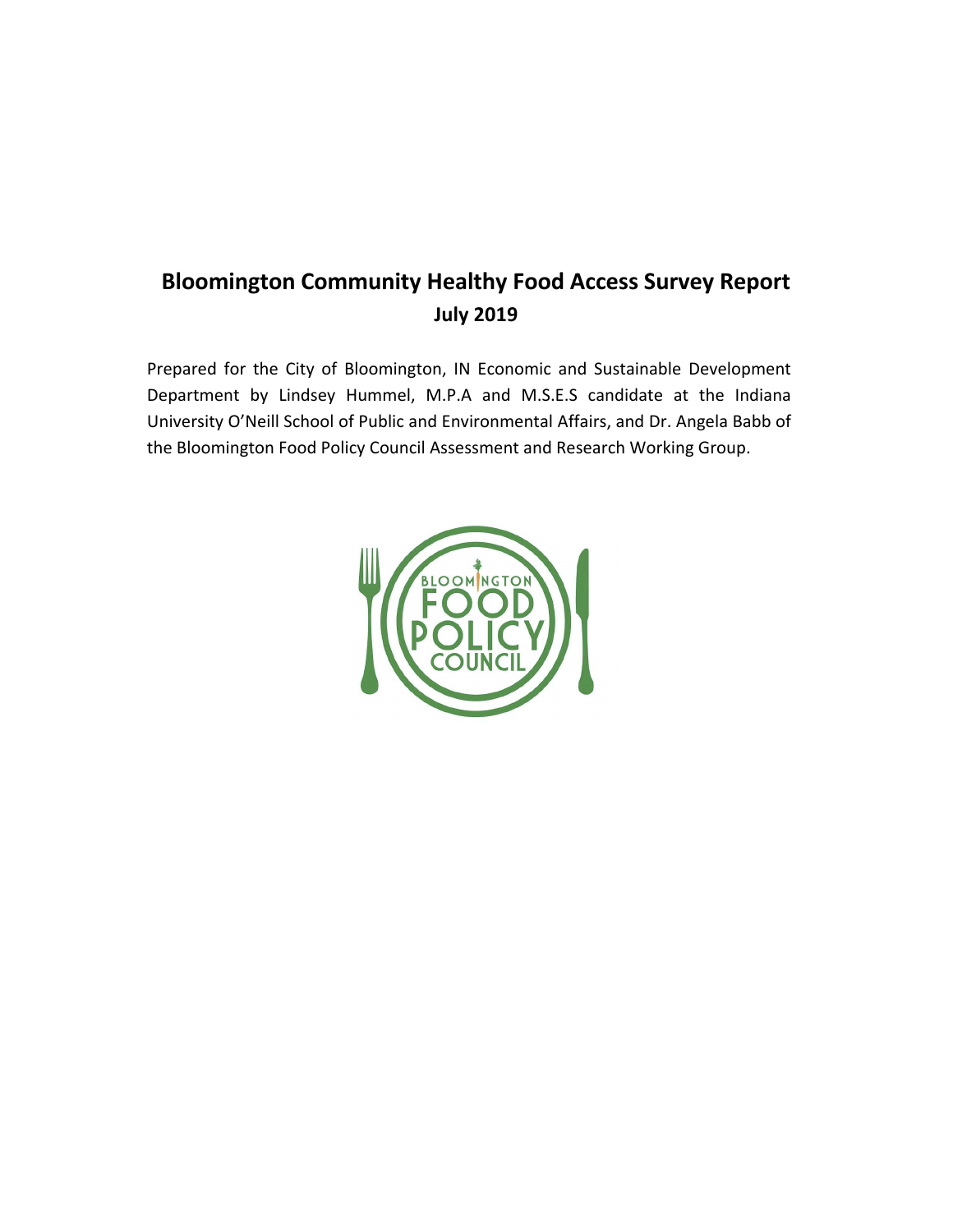## **Table of Contents**

| APPENDIX D. Comments from Community Partners on the Draft Survey 6 |  |
|--------------------------------------------------------------------|--|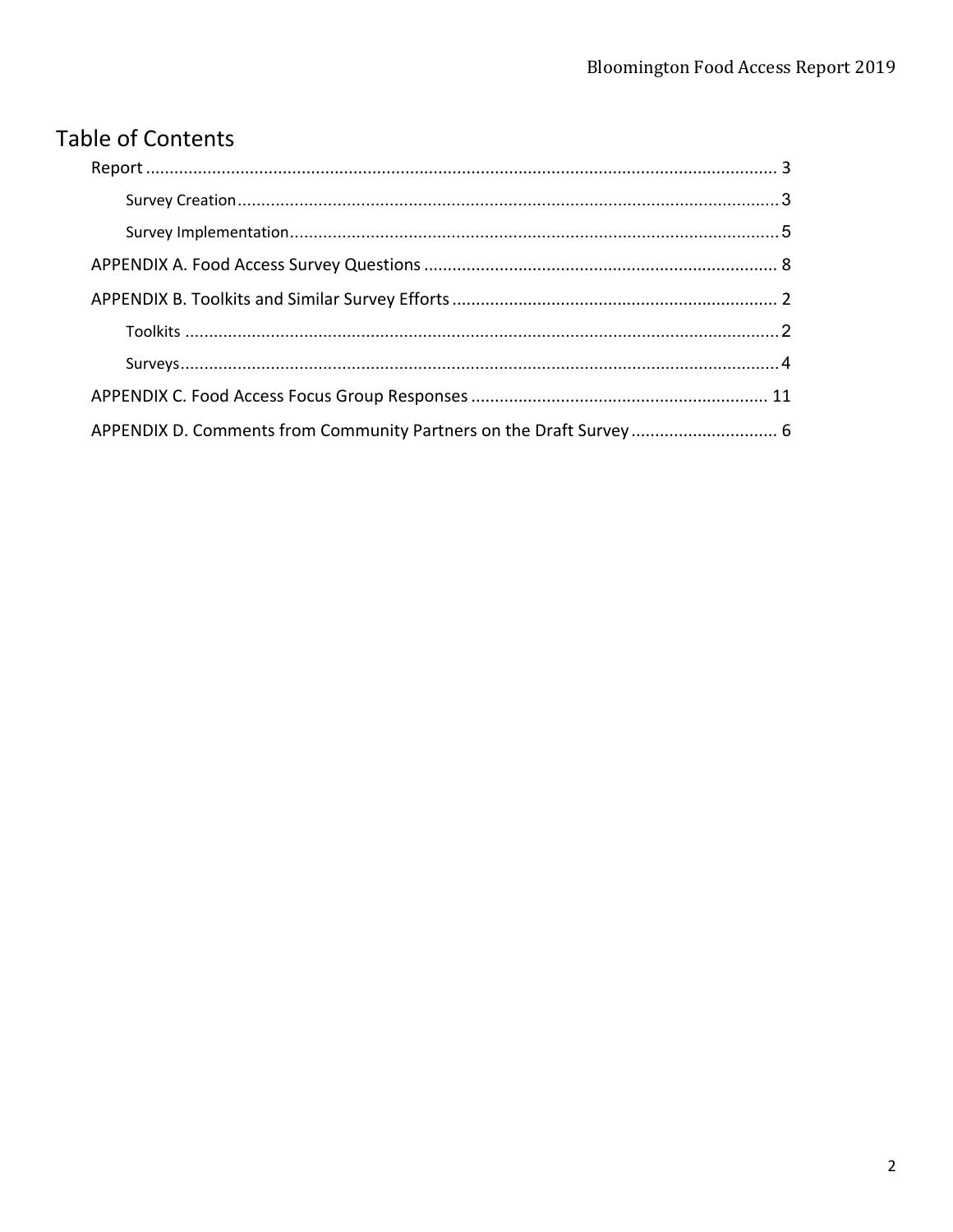## Report

The 2018 Bloomington Sustainability Action Plan's chapter on Local Food and Agriculture envisions a future where "all City residents have access to healthy, affordable, sustainable, and locally produced food." Goal 4.1 intends to increase access to healthy, local food relative to 2019 baseline levels, as defined by a community survey. This summer the City partnered with the Bloomington Food Policy Council to meet Action 4.1.a: develop a community survey to evaluate changes in healthy food access over time. This report describes the methods used for survey development and gives recommendations for implementation.

## Survey Creation

The Bloomington Food Policy Council Assessment and Research Working Group members developed several initial survey questions. These questions were then modified and supplemented with research on food access surveys in other communities, four focus groups across the City of Bloomington, and feedback from several community service providers. The result is a 3-page survey with 17 questions intended to measure food access in the Bloomington community on an annual basis (See Appendix A).

## *Similar Surveys*

Food access surveys have been conducted in several communities nationwide. This study examined food access surveys and related food access and food security toolkits from Maryland, Massachusetts, Montana, Colorado, and Michigan. While it is helpful to examine these for use in Bloomington's efforts to measure food access, it is important to be aware that each of these surveys had different objectives and desired audiences. Some surveys were done at a county level, while some honed in on identified "food deserts". Some focused on lower income residents, visitors to food assistance programs and local organizations, while others sampled more widely. The survey content and sampling methods depend largely on the purpose of the study.

All, however, in some way examined sources of food, and barriers to accessing it. With the goal of a food access survey sent out annually, we wanted to identify key questions that would allow the City and community to track how food access is changing over time. We sought to develop methods that will be relevant and reproducible into the future. See Appendix B for descriptions and relevant questions from these surveys.

## *Focus Groups*

The intent of holding focus groups was to give insight into the nuances of food access that are not immediately obvious, and identify points of interest or concern that might be more specific to Bloomington. We talked with people from lower income neighborhoods such as Broadview (6/13) and Crestmont (6/15), with clients of Mother Hubbard's Cupboard (7/19), and we held a session for Spanish-speaking community members (7/14). Each focus group session lasted 1.5 hours. We asked participants about their experiences accessing food, about what was helping or hindering them in accessing food, and we asked what they thought might be helpful for the City and community to do in the future to improve food access in Bloomington. Catherine Encarnacion, BFPC volunteer and certified facilitator, led each focus group, along with Angela Babb, BFPC Board member and Lindsey Hummel, BFPC graduate student extern.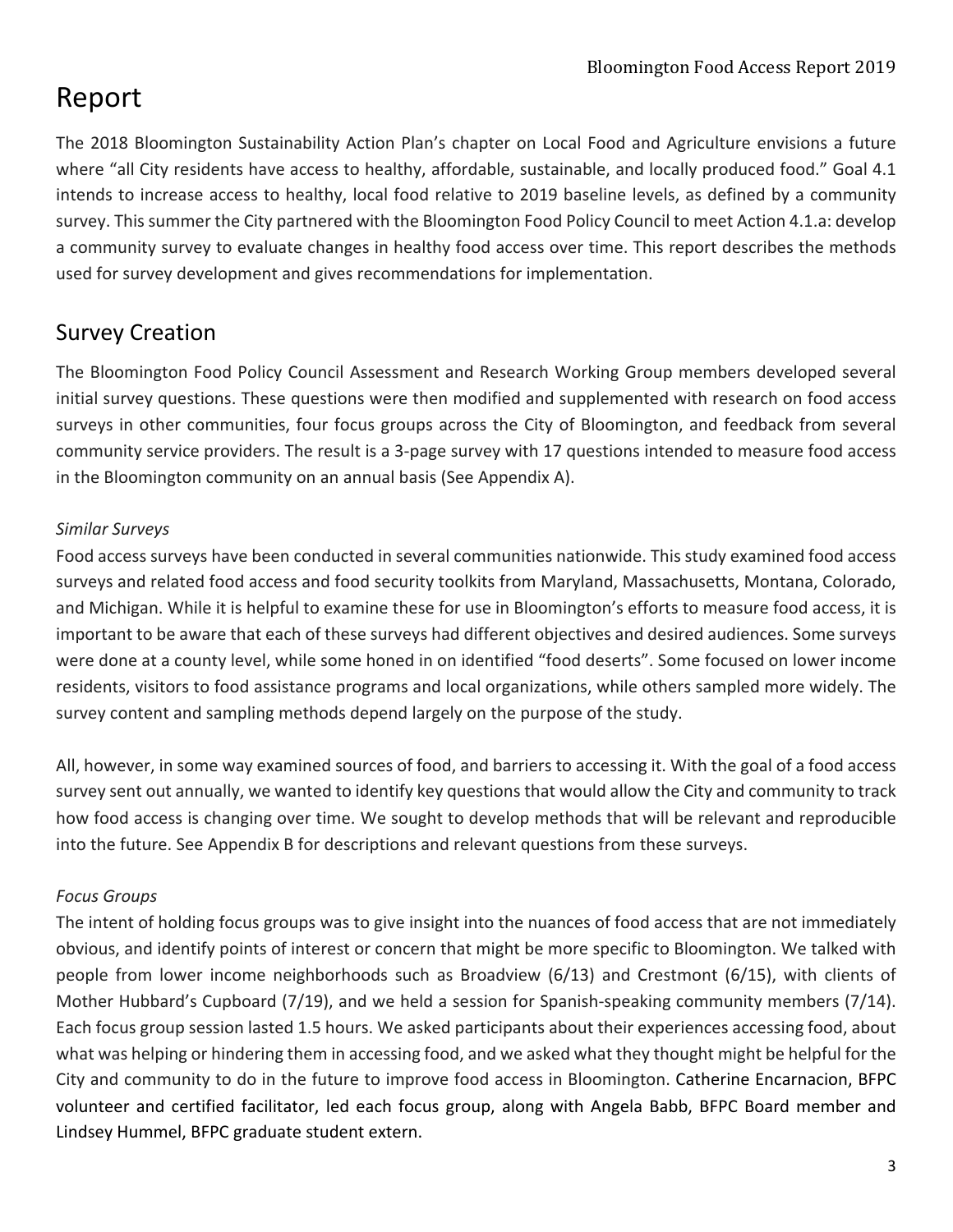## Bloomington Food Access Report 2019

For each of the focus groups we partnered up with community organizations to help reach our target audience including Broadview Learning Center, Broadview Neighborhood Association, Bloomington Housing Authority, Mother Hubbard's Cupboard, and the Iglesia Hispana at Sherwood Oaks Christian Church. This involved reaching out and meeting with organization leaders to explain our purpose, then posting flyers on bulletin boards in main offices and public spaces in each neighborhood, and sharing the flyers with leaders to distribute about a week ahead of each focus group session. The flyer included a brief summary about the intent of the focus group and compensation for participants' time.

Participants self-selected from the advertisements and outreach, and sign-up was limited to one person per household: first-come, first-participate. Sessions were capped at 10 participants, and each participant was given \$20 cash in compensation for their time. Incentives for focus group participants are quite common and have been shown to lead to more participation, faster recruitment, and fewer absences the day of the session. This will not be a recurring expense, as the focus groups are intended to inform only the creation of the survey content. Across all four sessions, we had 33 participants, and spent a total of \$660 on incentives*.* We also provided light refreshments, which ran about \$25 per session. All focus group expenses were covered by BFPC.

The focus groups were valuable for identifying barriers to food access that were not addressed in the initial survey draft. Additional challenges include: not knowing about certain benefit programs, difficulty navigating available bus stops and routes, and dietary and physical restrictions. Focus group participants also expressed confusion regarding the wording of some survey questions, which we have since revised to clarify.

We discussed ways that participants felt food access could be improved through actions taken by the City and/or wider community. Suggestions include: partnering with Bloomington Transit to dedicate advertisement space for local assistance programs, providing help with cooking and preparing meals, and various strategies for improving mobility around town. See Appendix C for an aggregate of focus group responses.

| <b>Examples of Focus Group Responses</b> |                                                                                                                                                                                   |
|------------------------------------------|-----------------------------------------------------------------------------------------------------------------------------------------------------------------------------------|
| What are the major                       | Cost of food                                                                                                                                                                      |
| difficulties or challenges               | Finances, buying what you need                                                                                                                                                    |
| you experience                           | Limited hours of food pantries, most are only open during the weekday                                                                                                             |
| accessing food?                          | Cost of utilities, some assistance programs run out of funding                                                                                                                    |
|                                          | It is hard knowing what food to anticipate at pantries and plan for a balanced diet from all<br>the resources. There are a lot of carbohydrates and sometimes not enough protein. |
|                                          | Medical-related problems: diabetes, poor dental health, food allergies, disability                                                                                                |
|                                          | Feel unwelcome at some grocery stores, get disrespectful commentary from staff at<br>grocery, they have a misperception of what I want and need                                   |
|                                          | Home bound                                                                                                                                                                        |
|                                          | Have to visit the store more than once per week because I can't carry my food in one trip                                                                                         |
|                                          | Not knowing about assistance that is available, lack of information:                                                                                                              |
|                                          | "Area 10 [weekly meals] is the only assistance I know about"                                                                                                                      |
|                                          | Transportation                                                                                                                                                                    |
|                                          | Case workers telling me what to buy                                                                                                                                               |
|                                          | Fresh food from the food pantries spoils quickly                                                                                                                                  |

#### Examples of Focus Group Responses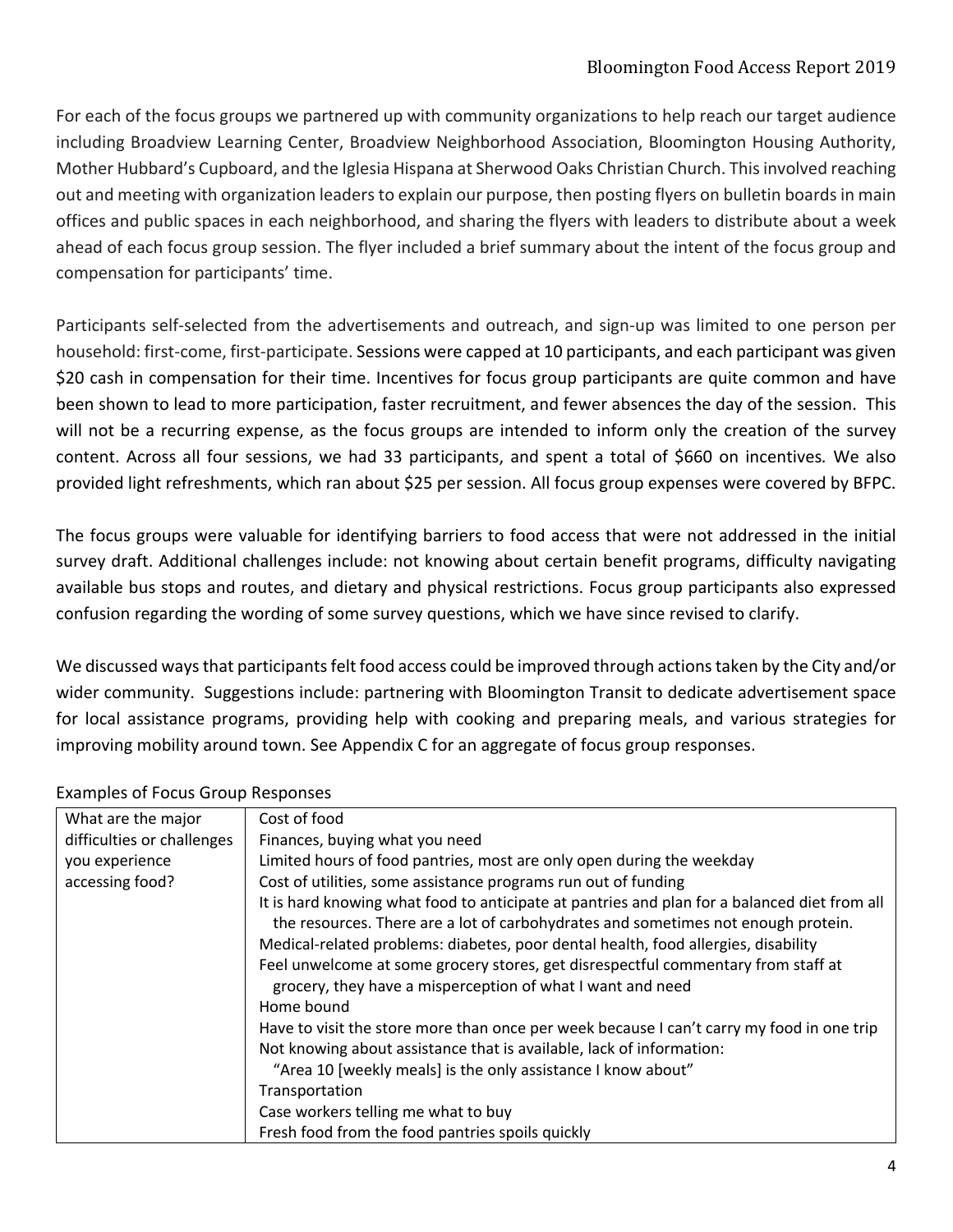| How might these           | More consistent food at pantries and other local assistance programs              |
|---------------------------|-----------------------------------------------------------------------------------|
| difficulties be addressed | Help anticipating the cost of utilities so I can budget better                    |
| by the City or            | Dedicate advertisement space on City buses to advertise local assistance programs |
| community?                | Reduce transportation costs, evaluate bus stops and assistance office locations   |
|                           | City could partner with Uber                                                      |
|                           | Ability to take store carts home, or help getting food to my home                 |
|                           | Spread out community gardens - smaller gardens in more places                     |
|                           | Teach people how to garden, grow their own food                                   |
|                           | Community garden planning                                                         |
|                           | Lower the costs of the City community garden plots                                |
|                           | Help people with cooking                                                          |
|                           | Library as a hub for education, resources, assistance                             |
|                           | Cooking facilities                                                                |
|                           | Install timed electric stoves in public park facilities (as in Oregon)            |

### *Community Partners*

We used the information from the first two focus groups to adjust the survey. Then we sent a draft to 13 local service providers and asked them each to review the survey. Representatives from Community Kitchen, Monroe County United Ministries, Shalom Center, and the Bloomington Community and Family Resources Department responded. The suggestions received were very helpful, including adjusting the language of the questions and response options to be clearer and more readable, and clarifying the intent of the questions and how they are being asked. See Appendix D for responses from community partners.

## Survey Implementation

Evaluating levels of food access in the community is not as simple as targeting one subset of the Bloomington population. Sampling only populations that we know are already very likely to be facing challenges might overlook some of the Bloomington community who are not easily identified using census data.

To obtain a representative sample of all residents and track progress accurately, we recommend the City of Bloomington begin its food access assessment by evaluating the entire community.

The survey is intended to take less than 10 minutes to complete. We recommend that the City pilot a finalized survey with a small group of residents before distributing it to the community to help identify any difficulties that may arise, such as interpreting the survey questions and intent.

### *Sampling and Distribution*

We recommend a survey distribution design similar to the 2019 Community Survey: an initial postcard mailing announcing that the addressee has been selected to take a survey, a mailing with a cover letter, survey and a return envelope included a week later, and then a follow up postcard with a survey link asking the addressee to take the survey if they have not already done so a week after that. This is a mailing structure that is standard in many social surveys, however, some money might be saved by simplifying the mailings down to the survey packet with postcard reminder a week later.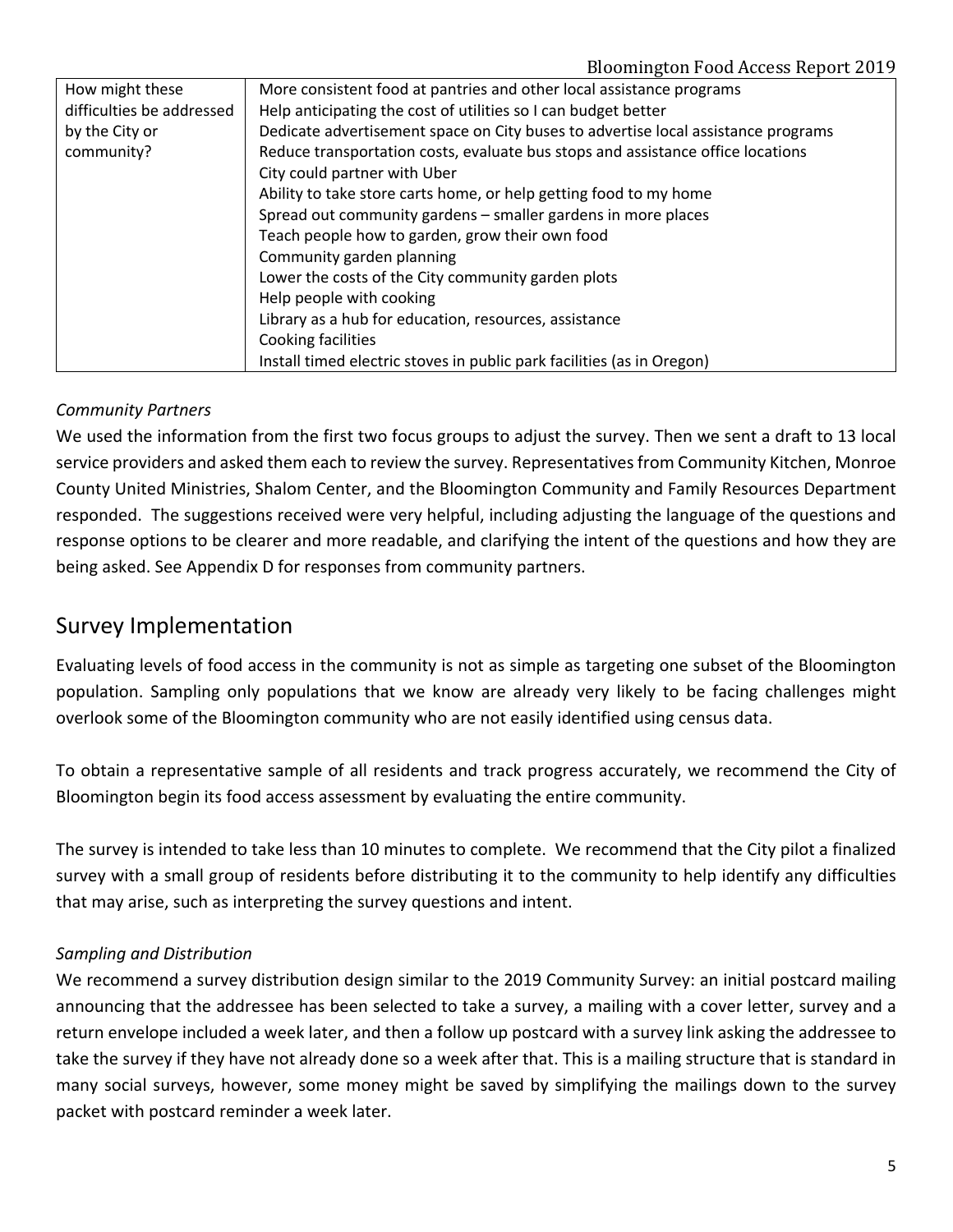#### Bloomington Food Access Report 2019

The USPS has address lists of its residential mailing routes in the City. Varying levels of address types are available. For example, the City could purchase all addresses on the routes and then pick survey addresses randomly. We recommend the City be more selective in targeting a higher concentration of apartments for the survey since multifamily housing typically has lower response rates than homes.

The number of invitations to send out depends on the population size, and desired margin of error and confidence level, and expected valid response rate. For example, if we aim for similar representation as seen in the Community Survey, then we will want to aim for a 95% confidence interval, with 4% margin of error. This means that the survey will need about 600 valid responses. To reach 600 respondents, if there is an expected 20% response rate, then Bloomington will need to send out about 3,000 survey invitations to meet its representation goals. If the response rate is 15%, then 4,000 invitations will need to be sent out. If a response rate could be as low as 10%, then as many as 6,000 invitations will need to be sent out to reach the required sample size. Marketing the survey and being clear in the postcards and survey cover letter's explanation will be very important in encouraging residents to take part.

A common way to help get responses from survey recipients is to include some sort of incentive. Often this is in the form of \$1-\$2-dollar bills or a voucher included in the survey packet. Including a small incentive can influence the recipient to take the survey in exchange for a small benefit. If the City wants to include an incentive in the form of a voucher or coupon, possible community partners might be the Farmers Market and Bloomington Parks and Recreation Department, Visit Bloomington, or the Chamber of Commerce, to name a few. This was not included in the cost estimates below.

#### *Costs*

The Herald Times provides a plethora of printing services including printing, addressing, packing, and mailing, each with their own cost depending on the quantity and quality. The table in this section contains a rough estimate of the above described scenario of one announcement postcard, one survey with return envelope, and a final reminder postcard. The City would need to use a bulk mailing account to obtain the mailing rate. Currently the Parks and Recreation Department has a permit, and according to Herald Times, the City also has the option to use its bulk permit.

While the Herald Times and other printing services can print the return envelopes, this type of return postage is not subject to bulk mail pricing. There are three options for the return postage. The first, a courtesy reply that depends on the recipient to place a stamp and return, is not ideal and will discourage responses. The second option is metering a first-class postage on all of the return envelopes. The third is using a business reply account, which allows the holder to pay postage and a price per piece fee only for the pieces returned. This would only be an option if the City of Bloomington has an account or has a partner whose account they can use. We recommend this third option if the City has access to a business reply account, with the metered first class as the next preferred option, included in the table below.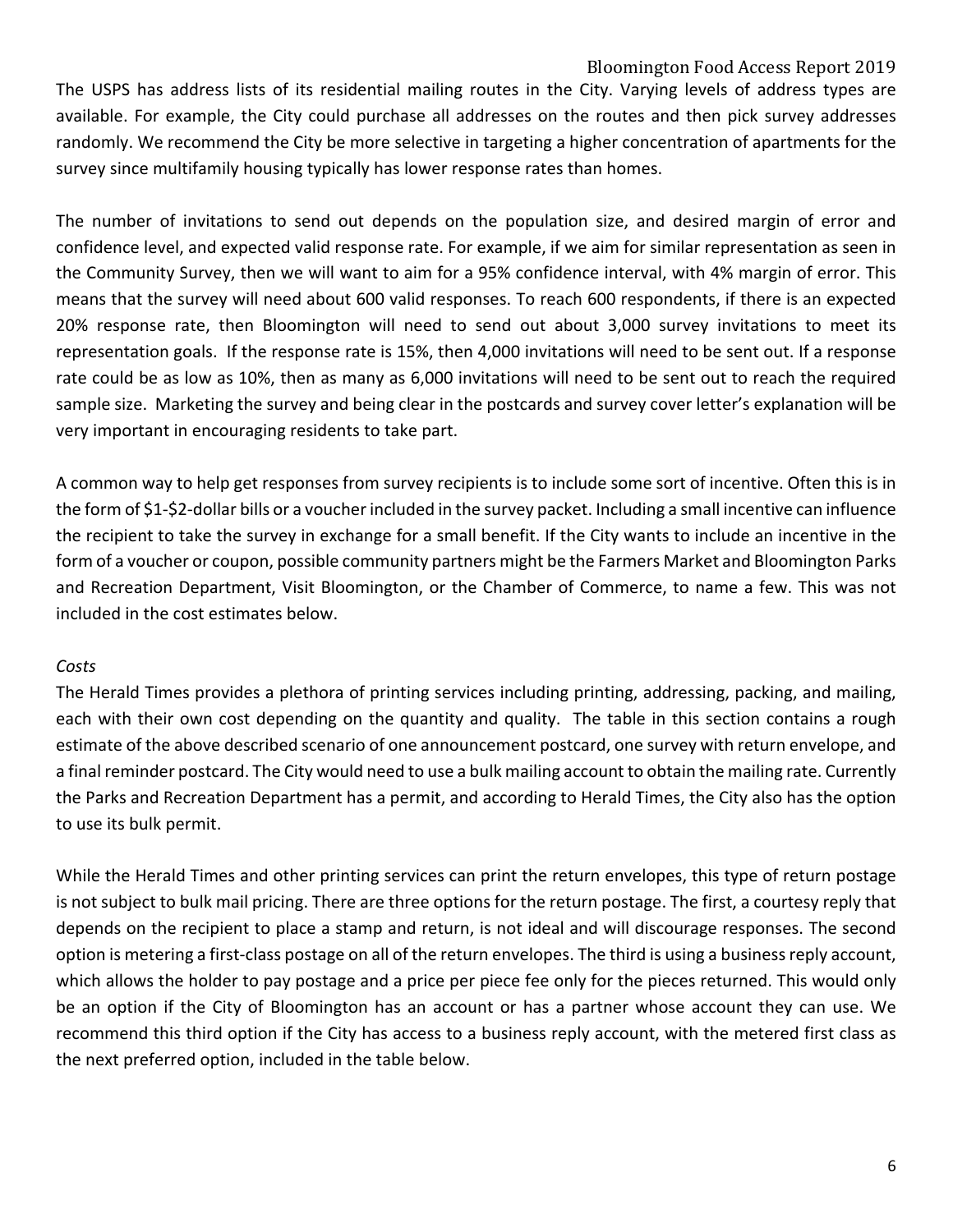| <b>Bloomington Food Access Assessment Estimated Costs</b>       |                                          | Scenario: Number of Invitations sent |       |      |       |      |        |
|-----------------------------------------------------------------|------------------------------------------|--------------------------------------|-------|------|-------|------|--------|
|                                                                 |                                          | 3000                                 |       | 4000 |       | 6000 |        |
|                                                                 | Response Rate to reach 600<br>responses: |                                      | 20%   |      | 15%   |      | 10%    |
| Data                                                            | Costs                                    |                                      |       |      |       |      |        |
| USPS Mail Routes*                                               | \$7/thousand households, 33k             |                                      | \$231 |      | \$231 |      | \$231  |
| <b>Printing/Packing</b>                                         |                                          |                                      |       |      |       |      |        |
| #9 and #10 Envelopes                                            | Approx. \$14/500 count                   | \$                                   | 200   | \$   | 300   | \$   | 400    |
| Postcard Printing x 2                                           | .09 per each                             | \$                                   | 540   | \$   | 720   | \$   | 1,080  |
| <b>Postcard Addressing x 2</b>                                  | \$26 per thousand                        | \$                                   | 156   | \$   | 208   | \$   | 312    |
| <b>Outgoing Envelope Addressing</b>                             | \$26 per thousand                        | \$                                   | 78    | \$   | 104   | \$   | 156    |
| Return Envelope Addressing                                      | \$26 per thousand                        | \$                                   | 78    | \$   | 104   | \$   | 156    |
| Survey Printing (PDF print ready with<br>crop marks and bleeds) | .07 per side                             | \$                                   | 840   | \$   | 1,120 | \$   | 1,680  |
| Stuffing 3 sheets of paper and return<br>envelope into 1        | \$55 per thousand                        | \$                                   | 165   | \$   | 220   | \$   | 330    |
| <b>Mailing</b>                                                  |                                          |                                      |       |      |       |      |        |
| Regular Bulk Rate .26 per each                                  | .26 per each                             | \$                                   | 780   | \$   | 1,040 | \$   | 1,560  |
| Postcard Mailing x 2: .26 each?                                 | .26 per each                             | \$                                   | 1,560 | \$   | 2,080 | \$   | 3,120  |
| Return mailing?                                                 | Metered Mail .50 per each                | \$                                   | 1,500 | \$   | 2,000 | \$   | 3,000  |
| <b>Digital</b>                                                  |                                          |                                      |       |      |       |      |        |
| Survey Monkey Individual Advantage<br>Subscription              | \$32 per month, billed annually          | \$                                   | 384   | \$   | 384   | \$   | 384    |
| Analysis                                                        |                                          |                                      |       |      |       |      |        |
| Labor for recording the paper surveys                           | \$15/hour, 3 min/survey: 30<br>hours     | \$                                   | 450   | \$   | 450   | \$   | 450    |
| Analysis and Report                                             | \$20/hour, 15 hours                      | \$                                   | 300   | \$   | 300   | \$   | 300    |
| <b>Total</b>                                                    |                                          | \$                                   | 7,262 | \$   | 9,261 | \$   | 13,159 |

\*Cost for addresses from USPS mail routes depend on the dataset that is requested. This estimate includes all mail routes within Bloomington city limits, which can be subsequently randomized for the survey distribution.

This budget accounts for printing services offered through the Herald Times; however, it is not the only local option for printing and mailing. Printing and mailing materials through another means may be another way to reduce costs.

If the Economic and Sustainable Development department does not already have access to an online survey host through another City department or community partner, this is another cost that is included in the table. Survey Monkey's Advantage Plan should be adequate for the purposes of this survey. For an individual plan, the cost is \$384 annually. Team Advantage plans are \$25 per user per month, minimum 3 users, for a minimum total of \$900 annually. An individual membership may be adequate for the needs of this survey.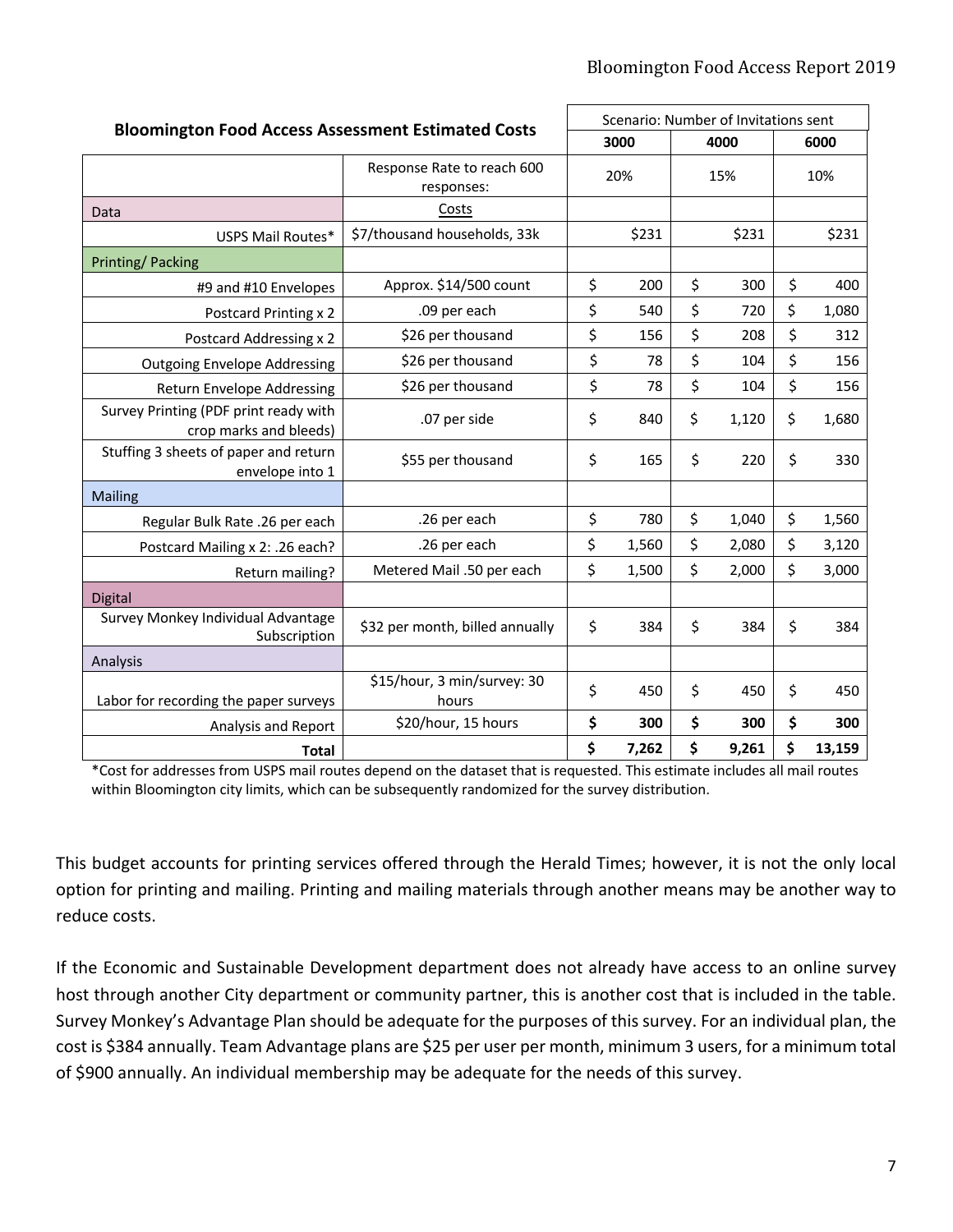### Bloomington Food Access Report 2019

Processing 600 responses and analyzing the results will be a lot of burden on an existing staff person at the City. The City could hire student intern to conduct data entry and initial analysis, or incorporate this role into the projects that existing interns work on. If survey entry averages approximately 3 minutes per survey, and there are 600 mailed responses, this would take about thirty hours. Another option for recording responses might be partnering with a research lab or service-learning course at Indiana University, or recruiting community volunteers to enter data. It is highly recommended that whoever works with the raw data completes training on human subjects research and encrypts the data before analysis. Survey analysis will consist of downloading the data and reviewing it for trends and data points of note. The quantitative analysis itself will not take much time. However, coding answers to the open response question and reviewing the survey results against food initiatives in the community may take longer. This analysis could be done by an intern with experience in statistical analysis alongside a supervisor.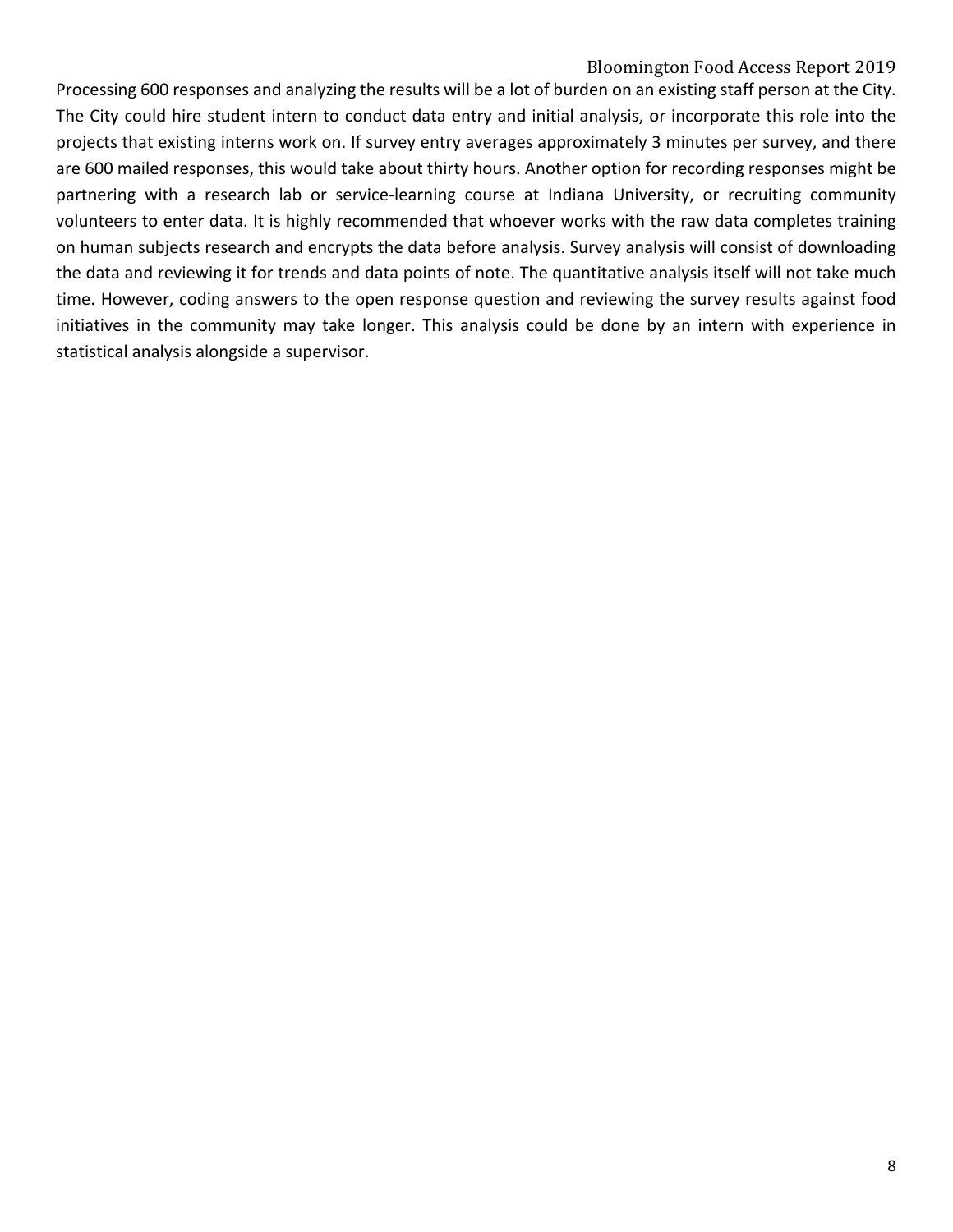# APPENDIX A. Food Access Survey Questions

## **1. Where do you get your food? Select all that apply.**

- $\Box$  Grocery Stores (Kroger, Fresh Thyme, Lucky's, Walmart, Aldi, etc.)
- $\square$  Food Assistance Programs (Mother Hubbard's Cupboard, Monroe County United Ministries, Trustee's Office, Meals on Wheels, etc.)
- $\square$  Dollar stores
- $\Box$  Gardens (personal or community)
- $\square$  Seasonal Markets (Farmer's market, winter market, farm stands)
- $\Box$  Meal subscription (Blue Apron, Home Chef)
- $\Box$  Wholesale Store (Sam's Club)
- $\Box$  Fast Food Restaurants
- $\square$  Convenience Stores or Gas stations
- $\Box$  Church or congregate meals (Area 10, First United Methodist, Shalom Center, Community Kitchen)
- o Other: \_\_\_\_\_\_\_\_\_\_\_\_\_\_\_

## **2. Please tell us how much you agree or disagree with the following statements.**

|                                                                                  | Strongly<br><b>Disagree</b> | <b>Disagree</b> | Neutral | Agree | Strongly<br>Agree | Don't<br>Know |
|----------------------------------------------------------------------------------|-----------------------------|-----------------|---------|-------|-------------------|---------------|
| It is easy to find fresh fruits, vegetables,<br>and proteins that I need.        | □                           | П               |         | П     | п                 |               |
| It is easy to access the fruits, vegetables,<br>and proteins I need.             | □                           | П               |         |       | □                 |               |
| The fresh food that I can get/access is of<br>high quality                       | □                           |                 |         |       | П                 |               |
| I can get/access local food grown in<br>Indiana                                  | □                           | П               |         | П     | П                 |               |
| I can get/access a variety of foods that<br>meet the cultural needs of my family | п                           |                 |         | П     | П                 |               |

## **3. How do you typically access food?**

- $\square$  Walk
- $\square$  Bike
- $\square$  Bus
- $\square$  Drive personal vehicle
- $\square$  Borrow someone else's car
- $\square$  Carpool
- $\Box$  Taxi or rideshare (Uber or Lyft)
- $\square$  Shuttle service
- $\Box$  Delivery (groceries and/or meals)
- $\Box$  Other:  $\Box$

## **4. What foods do you need better access to? (Select all that apply)**

- $\square$  Fresh meats
- $\square$  Fresh fruits
- $\square$  Fresh vegetables
- $\square$  Whole grain items
- $\square$  Protein bars/shakes
- $\Box$  Dairy (milk products, eggs)
- $\Box$  Other:
- $\Box$  I have good access to these foods already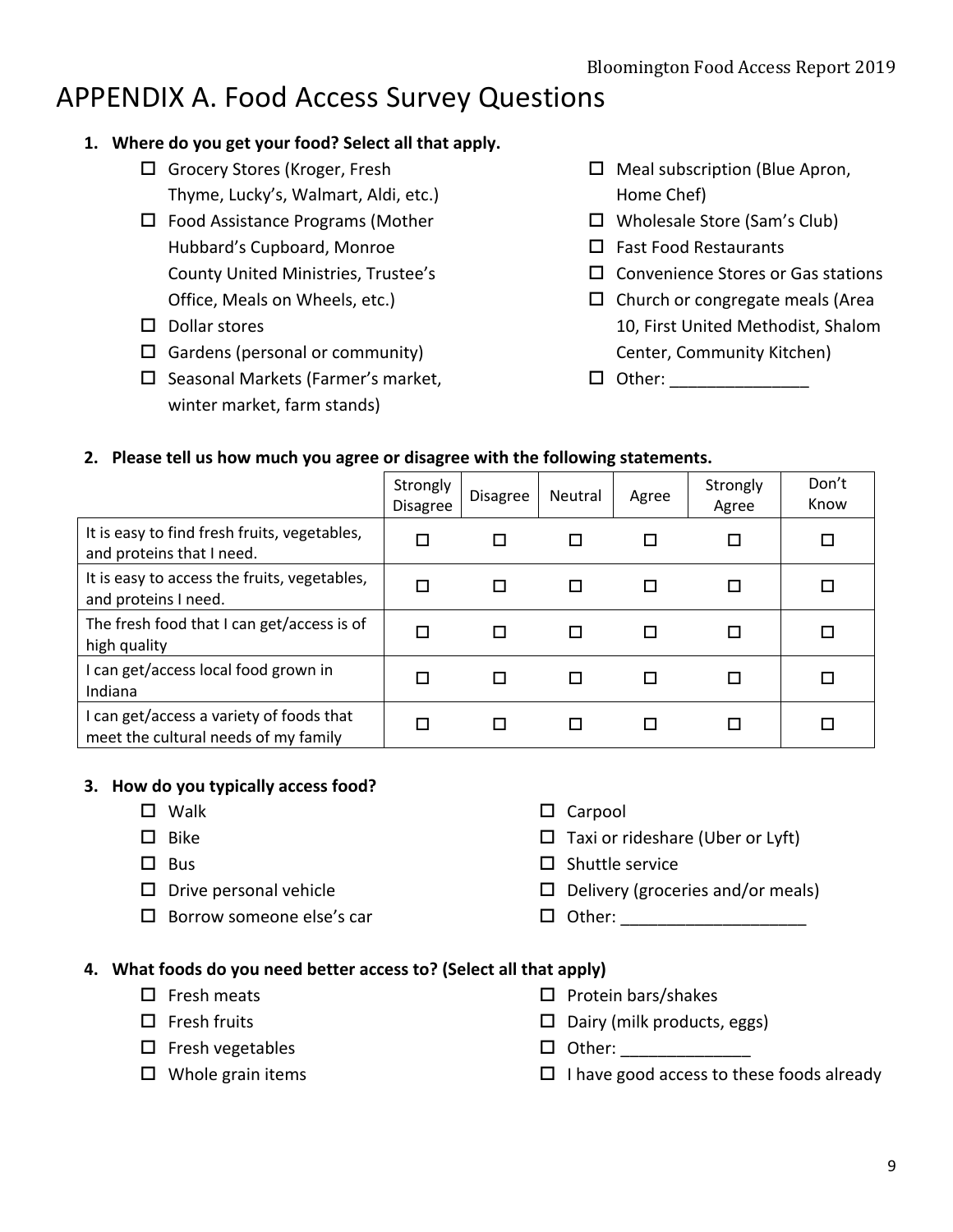## **5. Which of the following make it challenging for you to access and use fresh fruit, vegetables, and proteins? (Select all that apply)**

- $\square$  Low wages
- $\Box$  High prices of fresh foods
- $\Box$  Lack of employment or underemployment
- $\square$  Limited transportation
- $\Box$  Limited hours of the food pantries
- $\Box$  The time it takes to cook
- $\square$  Physical disability or poor health
- $\square$  Limited storage or working equipment
- $\Box$  Not knowing how to prepare and cook meals
- $\square$  Lost benefits or have not applied for food assistance benefits (SNAP/Food Stamps, WIC, other)
- $\square$  Assistance is not enough to meet my needs
- $\Box$  Costs of rent and/or utilities
- $\square$  Cost of transportation
- $\Box$  Not knowing where to go to get assistance
- $\Box$  Judgement from others while using assistance programs
- $\Box$  Other:  $\Box$

## **6. What would make it easier for you to access and use fresh fruits, vegetables, and proteins? (Select all that apply)**

- $\Box$  Higher wages
- $\square$  Lower costs of food
- $\Box$  More/better employment opportunities
- $\Box$  Help with transportation costs
- $\Box$  Grocery store shuttles
- $\square$  Bus routes or stops closer to food sources
- $\square$  Expanded hours of food pantries
- $\Box$  Help preparing food to cook
- $\Box$  More items at my food bank/food pantry/delivery meal program
- $\Box$  A community garden
- $\Box$  More time to prepare / cook meals
- $\Box$  More grocery stores near where I live/work
- $\Box$  Matching program for SNAP dollars at the Farmer's Markets
- $\Box$  More convenience stores that sell fruits, vegetables, and proteins
- $\Box$  Knowing how to prepare and cook fruits, vegetables, and proteins
- $\square$  Space to prepare food
- $\Box$  Help carrying food home
- $\square$  More information about how to access food assistance options
- $\Box$  Other:  $\Box$
- **7. What else would you like the City of Bloomington and community organizations to know about food access? / How would you recommend the City of Bloomington and community organizations improve healthy food access?**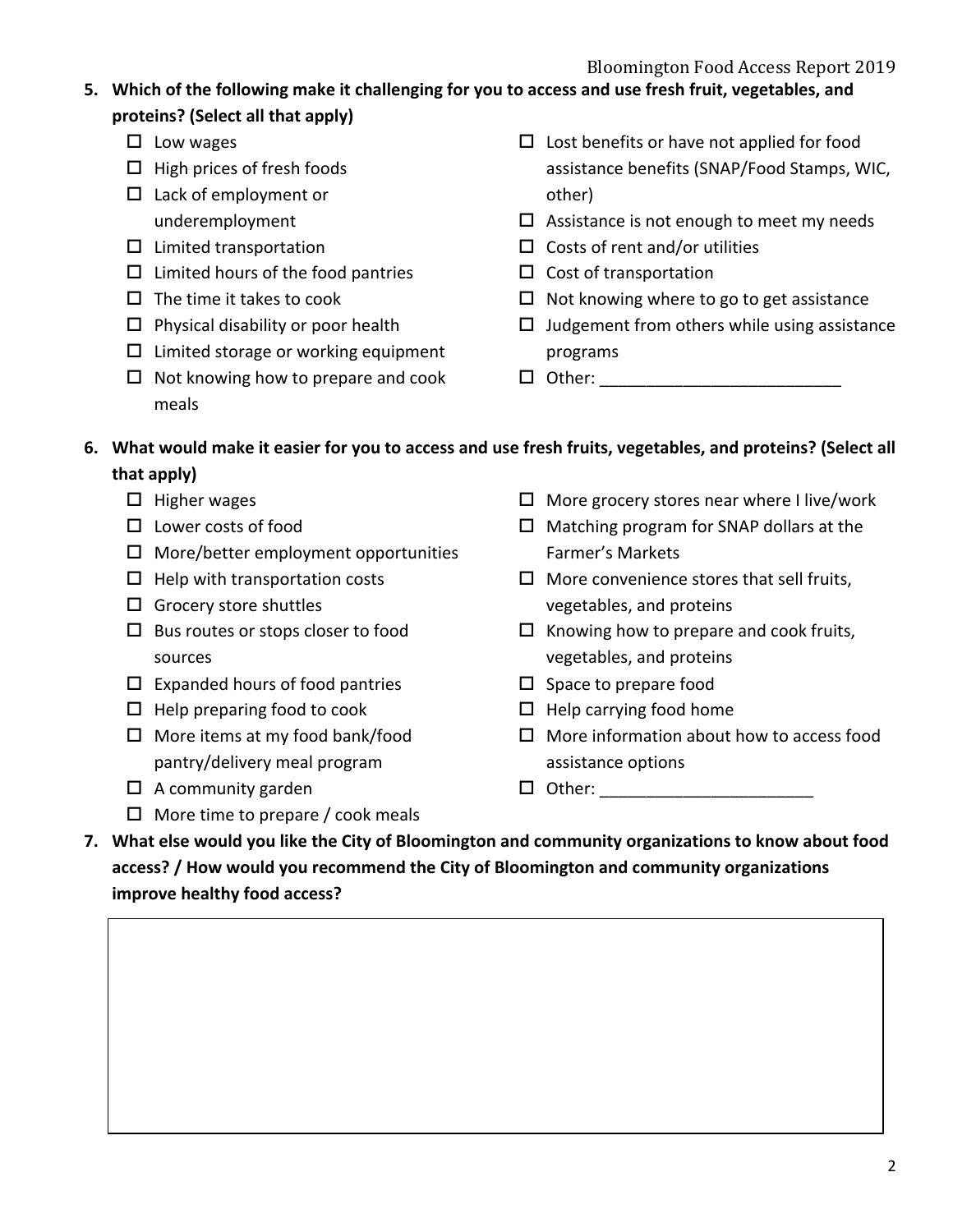#### Bloomington Food Access Report 2019

**The next questions are voluntary and are important for us to know we have reached a representative sample of the Bloomington community. As with the previous responses, the information you provide will be kept anonymous.** 

| 8. What is the ZIP Code of your primary address?                                                        |                         |               |
|---------------------------------------------------------------------------------------------------------|-------------------------|---------------|
| 9. Do you live in:                                                                                      |                         |               |
| $\Box$ City of Bloomington $\Box$ Monroe County                                                         |                         | $\Box$ Other: |
| 10. How many people currently live in your household? __________________________                        |                         |               |
| 11. How many members of your household are under the age of 18?                                         |                         |               |
| 12. Are you currently participating in SNAP (food stamps), WIC, or other nutrition assistance programs? |                         |               |
| $\Box$ Yes                                                                                              |                         |               |
| No<br>$\perp$                                                                                           |                         |               |
| 13. If you answered 'yes' to the above question, is the assistance you are receiving sufficient to meet |                         |               |
| your needs? (If you answered 'No' skip to question 14.)                                                 |                         |               |
| $\Box$ Yes                                                                                              |                         |               |
| п<br>No                                                                                                 |                         |               |
| 14. Annual household income?                                                                            |                         |               |
| $\Box$ Less than \$10,000                                                                               | 70,000-89,000           |               |
| $\Box$ can ann can ann                                                                                  | $\Box$ can ann 125.000. |               |

- $\square$  \$10,000-\$29,000
- $\square$  \$30,000-\$49,000
- $\square$  \$50,000-\$69,000
- $\square$  \$90,000-125,000
- $\Box$  More than \$125,000
- $\square$  Prefer not to answer

## **15. What is the highest level of education you have attained? If you are currently enrolled in school,**

## **please indicate the highest degree you have received.**

- $\square$  Less than a high school diploma  $\Box$  High school degree or equivalent
- (e.g. GED)  $\square$  Some college, no degree

## **16. What gender do you most identify with?**

- $\square$  Male
- $\square$  Female
- $\square$  Associate degree
- $\square$  Bachelor's degree
- $\Box$  Master's degree or above
- $\square$  Prefer not to answer
- $\Box$  In another way
- $\square$  Prefer not to answer

## **17. How would you describe yourself? (Select all that apply)**

- $\Box$  American Indian or Alaska Native
- $\square$  Asian
- $\Box$  Black or African American
- $\Pi$  Native Hawaiian or Pacific Islander
- $\square$  White
- $\square$  Other
- $\Box$  Prefer not to answer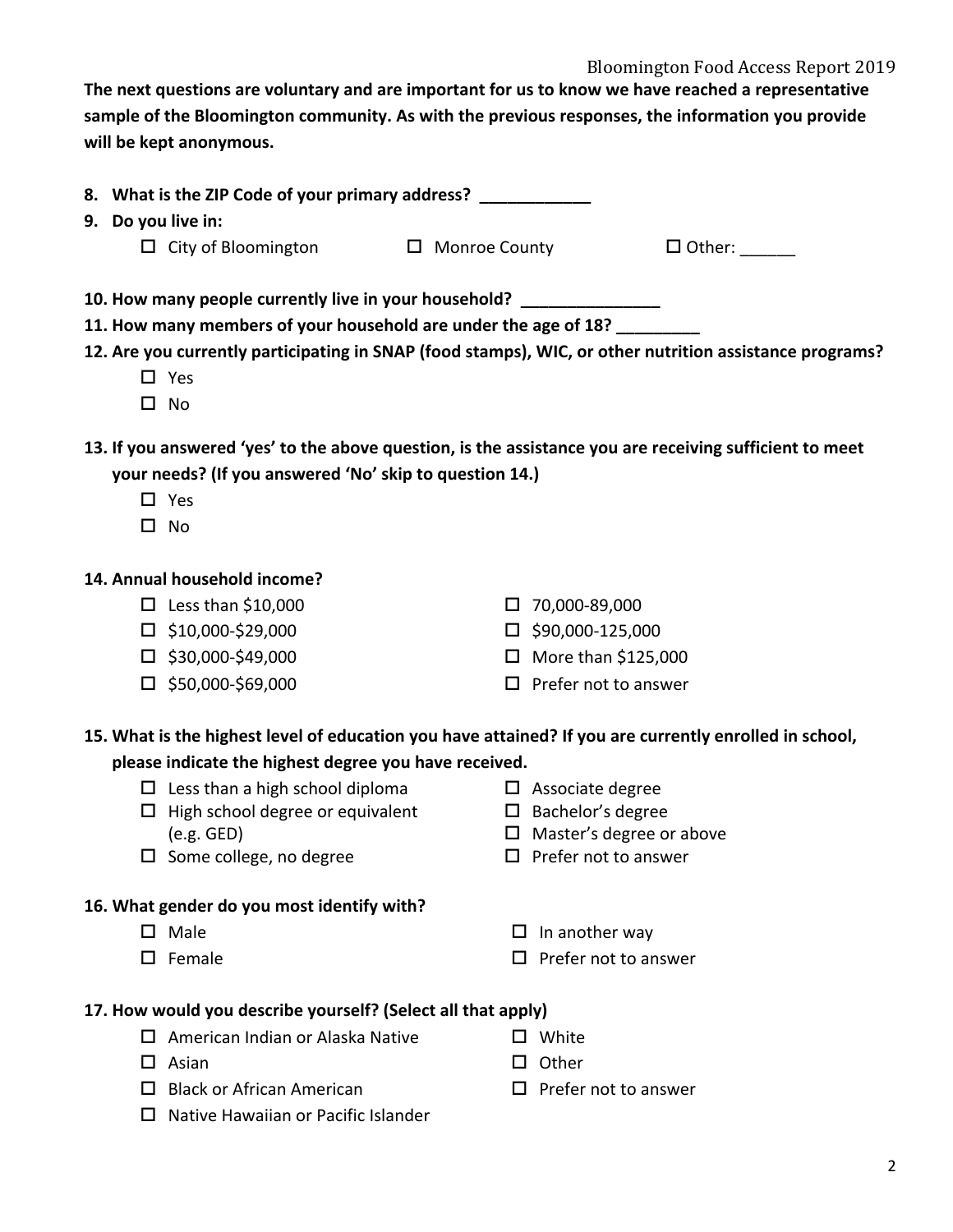# APPENDIX B. Toolkits and Similar Survey Efforts

## **Toolkits**

## **Community Food Security Assessment Toolkit**

Barbara Cohen, IQ Solutions. Electronic Publications from the Food Assistance & Nutrition Research Program. Economic Research Service. E-FAN-02-013. July 2002 Toolkit link:

https://www.uc.edu/cdc/urban\_database/food\_resources/community\_food\_security\_a ssessment\_USDA.pdf

This toolkit remains a good resource for methods of identifying community's needs and filling in the information gaps. It is a guide for profiling general community characteristics and community food resources, materials for assessing household food security, food resource accessibility, food availability and affordability, and community food production resources. It guides users through tools such as secondary data sources, focus group guides, and a food store survey instrument.

The toolkit distinguishes 'community food security' from food security in that community food security "concerns the underlying social, economic, and institutional factors within a community that affect the quantity and quality of available food and its affordability or price relative to the sufficiency of financial resources available to acquire it."

For determining a community's information needs, it encourages planners to consider geographic boundaries, whether all people have reasonable access to retail food outlets, if the community has the sufficient infrastructure to meet the needs of people who need emergency or supplemental food, agricultural resources, local policies, community mapping, and variety of available foods affordable to low income households, among many others.

## **Reflections on 2016 Shared Measurement Pilot Food Access Survey – Year One: Lessons Learned and Recommendations for Next Steps**

Michigan State University Center for Regional Food Systems, and the Gretchen Swanson Center for Nutrition. July 2017

Link:

## https://www.canr.msu.edu/foodsystems/uploads/resources/shared%20measures%20reflection %20report.pdf

The Center for Regional Food Systems at Michigan State University has been involved with several food security and access surveys throughout the state. This report offers a 'lessons learned' review of a pilot program, and recommendations for sampling and improved survey construction.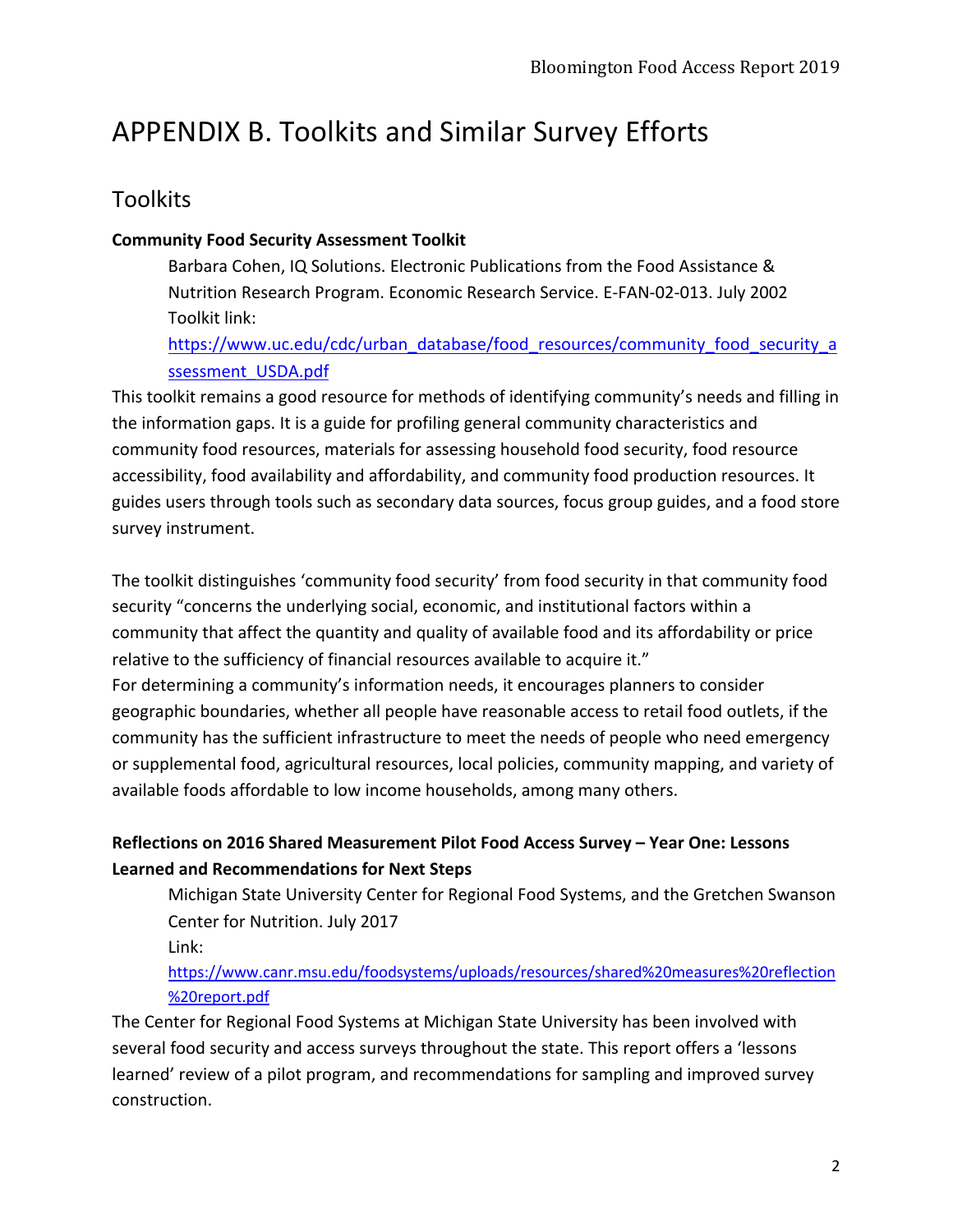#### **USDA Guide to Measuring Household Food Security**

United States Department of Agriculture, Food and Nutrition Service, Office of Analysis, Nutrition, and Evaluation. Revised 2000.

Guide Summary: https://fnsprod.azureedge.net/sites/default/files/FSGuideSummary.pdf Document link: https://fns-prod.azureedge.net/sites/default/files/FSGuide.pdf Other related USDA food security survey resources: https://www.ers.usda.gov/topics/food-nutrition-assistance/food-security-in-theus/survey-tools.aspx

This guide and other online resources serve as a tool for helping communities measure the extent of food insecurity and hunger. It discusses a core survey module based on multiple indicator questions that capture and distinguish levels of severity with which food insecurity and hunger are experienced in the United States. One point that has become very common in food insecurity and access surveys is that the guide poses questions that ask about circumstances occurring during the past 12 months.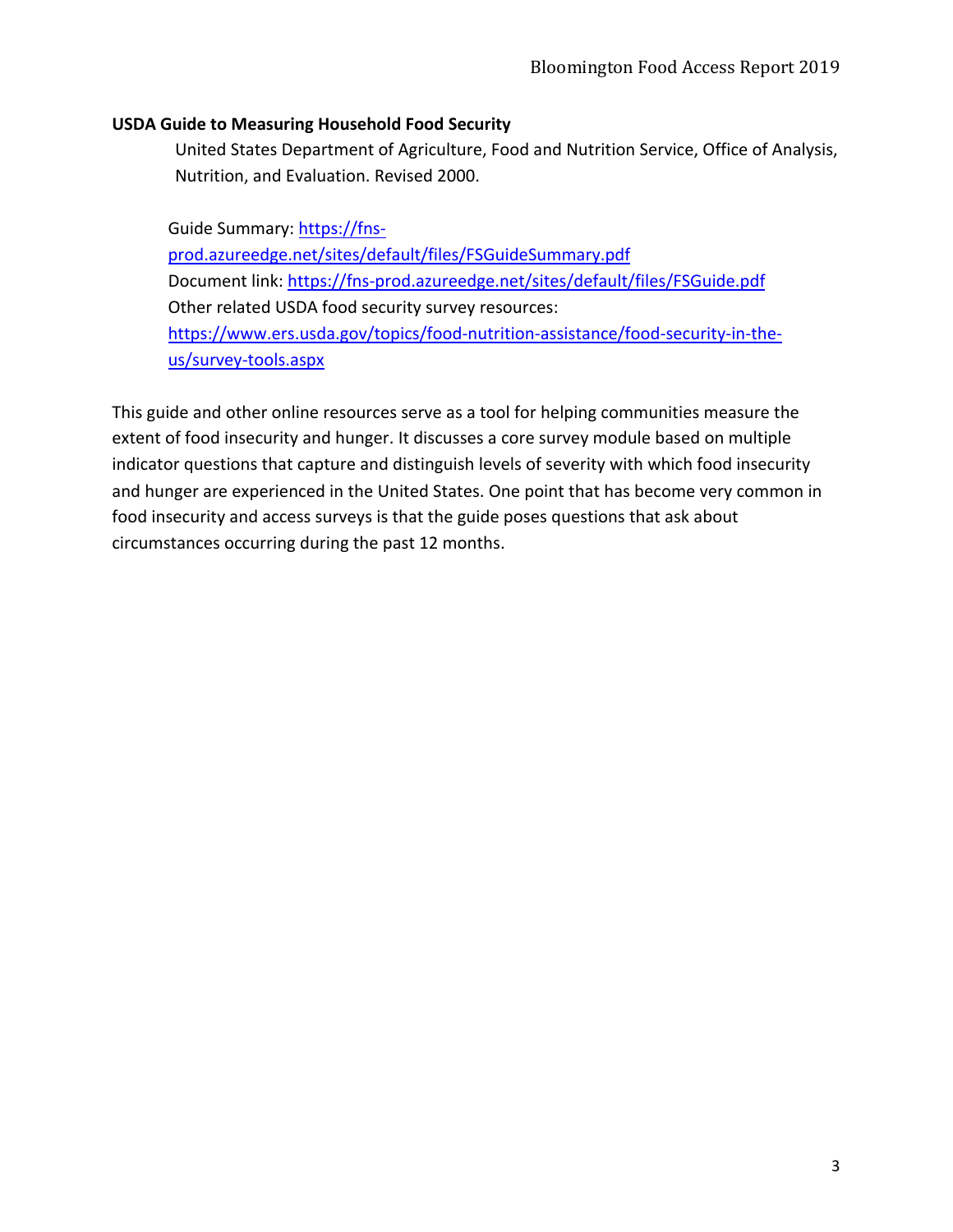## Surveys

## **Shasta County, California**

Food Access Survey | 2013

Colorado Farm to School Project Resource listing

Survey: http://coloradofarmtoschool.org/wp-content/uploads/downloads/2013/02/Food-Access-Survey.pdf

Scale: County, Population: 179,921

Survey target: People who face barriers to buying food for their household needs. Survey Length: 33 questions, 19 related to food access, 14 on demographics and income Method: Volunteer interviewed respondent and filled out the form, water bottle as an incentive upon completion of survey.

Notable Questions:

- Which of the following stops your family from buying the food you need? (Select all that apply). If respondent answered that they did not experience barriers, the survey ended.
- Out of a list of food assistance programs, which have your household used in the last year? (Select all that apply)
- How many days or weeks does the food you get from the assistance program usually feed your family (Options to check one to six days/weeks.
- Which of the following problems have you had in using food assistance programs? (Select all: options include difficult application, inadequate food quality, treated poorly, language barrier, other, no problems)
- If the respondent noted that they experienced barriers and had not applied for food assistance programs, asked about reasons why. Options include not eligible, citizenship status, not wanting to impose on the system, don't know how, hard to travel to the office, etc.)
- Rank general health, ask if have health insurance
- Matrix asking to list how often the respondent ate food made at home, fast food, sit-down restaurant, school, convenience store, church/community service organization, work cafeteria, other. (Options: less than once a week, 1-2 times a week, 3-4 times a week…. At least once a day.)
- Of food you make at home, how much comes from super market, convenience store, farmer's market, food bank, garden, church/community service organization, other. (Select: None, some, most, all)
- What is the name of the store where you buy most of the food you make at home? Why do you buy most of your food there? (Select all)
- Ranking quality, selection, prices, treatment, ease, cleanliness (poor, average, very good, N/A)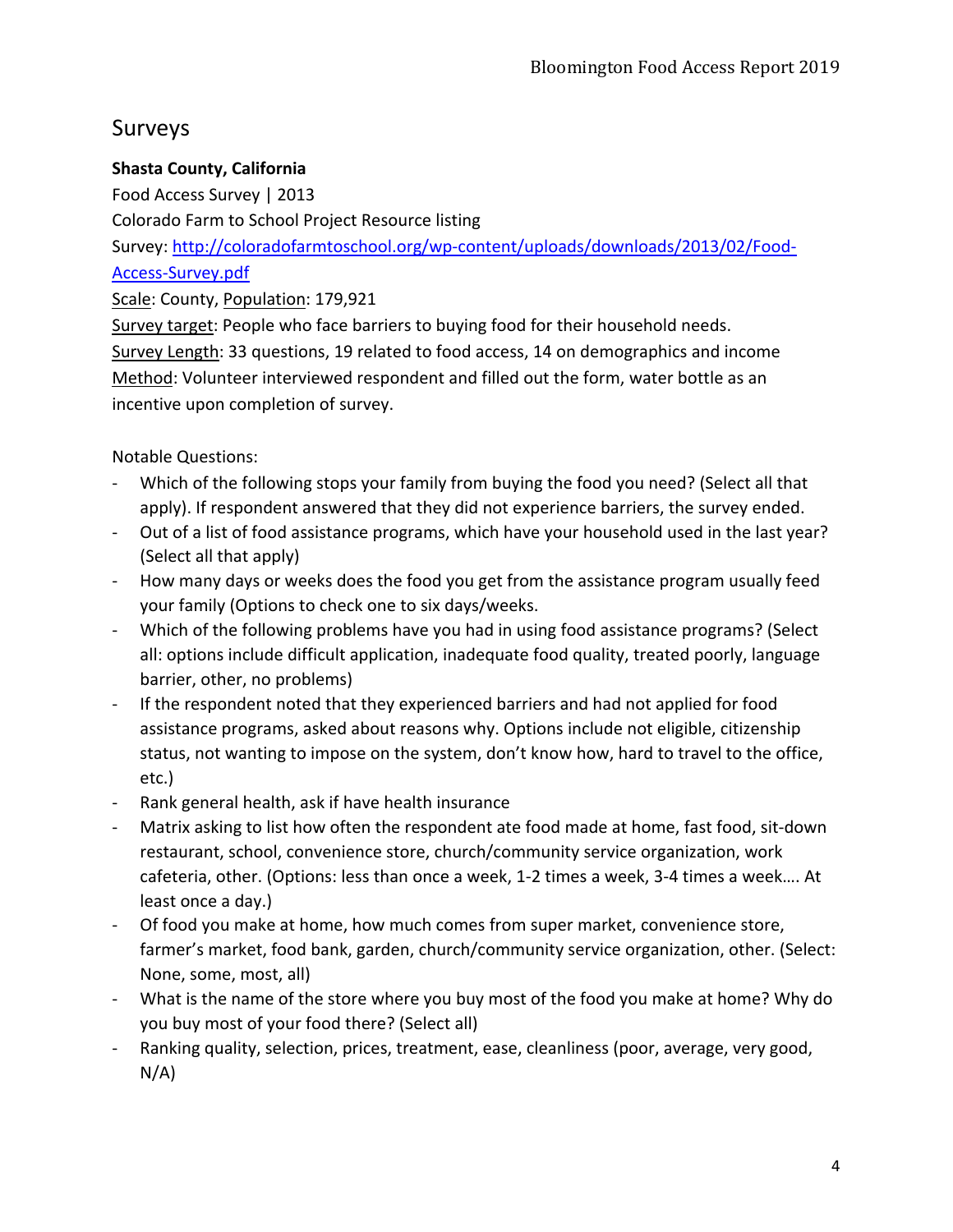## **Montgomery County, Maryland**

Community Food Access Assessment | 2013-2015 Montgomery County Food Council Report: https://mocofoodcouncil.org/wp-content/uploads/2015/08/MoCo-Food-Access-Report-2015.pdf Scale: County, Population 1.059 million Survey Target: Lower income community members # Respondents: 80 in listening session, 51 to online survey Survey Length: about 22, ~13 regarding food access, 8 on demographics Method: 8 listening sessions open to the general public in areas identified as having low access to food through mapping efforts. Participants were given \$10 Target gift cards, and complimentary childcare and refreshments were provided at each session. Survey questions were developed based on the responses to questions in the listening sessions. A web survey of the questions in the listening sessions was also released to capture general public feedback.

Goal: Increase access to locally produced, healthy food among county residents, especially in communities with limited access.

Notable Survey Questions

- On average what is your monthly budget for groceries?
- How often do you purchase groceries? (daily, weekly, bi-weekly, monthly)
- How often do you travel to the supermarket? How long does it take to get there?
- What foods do you typically shop for?
- Are you able to find every food item you are looking for? What do you have trouble finding?
- Do you have any barriers that prevent you from cooking?
- What other food sources do you use to meet your needs?
- Do you have any other barriers to getting the food you want and need?
- Do you have the tools to use/prepare the food you need?
- What is your impression of organic foods? If you had a choice would you buy organic and/or local?
- Have you ever shopped at the farmer's market? Gone to a pick your own farm?
- What types of food do you think are 'healthy'? Do you try to buy 'healthy' foods or is it not a concern for you?
- Do you or your family have health concerns that require you to choose special foods? Can you tell us more about these dietary issues? Has this been easy to do or hard to do?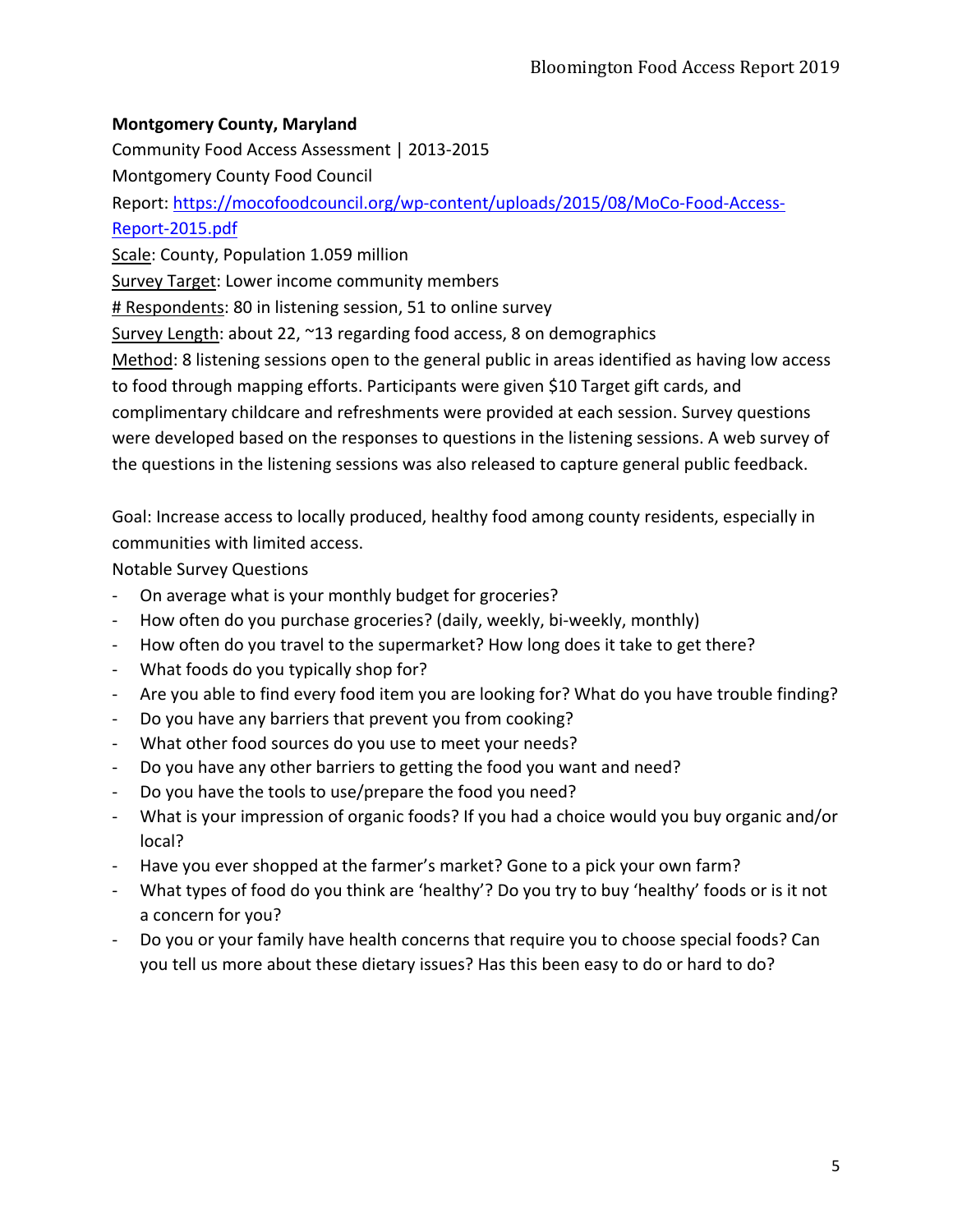## **Hampshire County, Massachusetts**

Healthy Hampshire Food Access Assessment Report | 2017

Cooley Dickinson Healthy Communities Committee

Report: http://www.healthyhampshire.org/content/6-resources/food-access-assessmentreport\_finalna.pdf Appendices: https://www.cooleydickinson.org/wp-

content/uploads/2017/12/Food-Access-Assessment-Report\_FinalAppendices.pdf

Scale: County, Population: 161,355

Survey target: low socioeconomic status individuals, seniors, and rural residents # Respondents: 241

Survey Length: 13 on food access, 8 on demographics and income

Method: Rapid intercept survey (door to door at affordable housing complexes, food pantries, beneficiaries of senior programming, community engagement events.)

Goals: "Gain a clear and current understanding of pressing food access issues facing the population of Healthy Hampshire's and CDHC's service areas," and "identify effective ways of addressing those issues using Healthy Hampshire and CDHC's respective strategic frameworks and funding streams."

The assessment aimed to answer 6 questions: shape and scope of food insecurity, how local policies are or are not supporting food security, the viability of healthy retail in addressing food insecurity, how well food pantries are addressing food insecurity, and how the food environment at the local hospital is supporting food security.

Notable Survey Questions:

- Two questions similar to the Current Population Survey Food Security Supplement conducted annually by the US Census Bureau, asking whether the respondent had run out of food in any given month, or had skipped or cut the size of meals because there wasn't enough money for food.
- Shopping habits and food sourcing over the past year, choosing frequency per source on a matrix (Never, a few times per year, once every month or two, once every two weeks, once per week or more)
- Transportation options on a matrix (never, some of the time, most of the time, all of the time)
- Are you usually able to get the food you want to eat?
- What prevents you from getting the food you want to eat? (Select all)
- Ranking preferences (taste, nutritional value, appearance, price, locally grown, organic or no pesticides) on a 'Not important' to 'Very important' scale

In addition to the survey target, the committee interviewed local food retailers, food pantries, farmer's market customers, audits of local retailer composition, and other community stakeholders.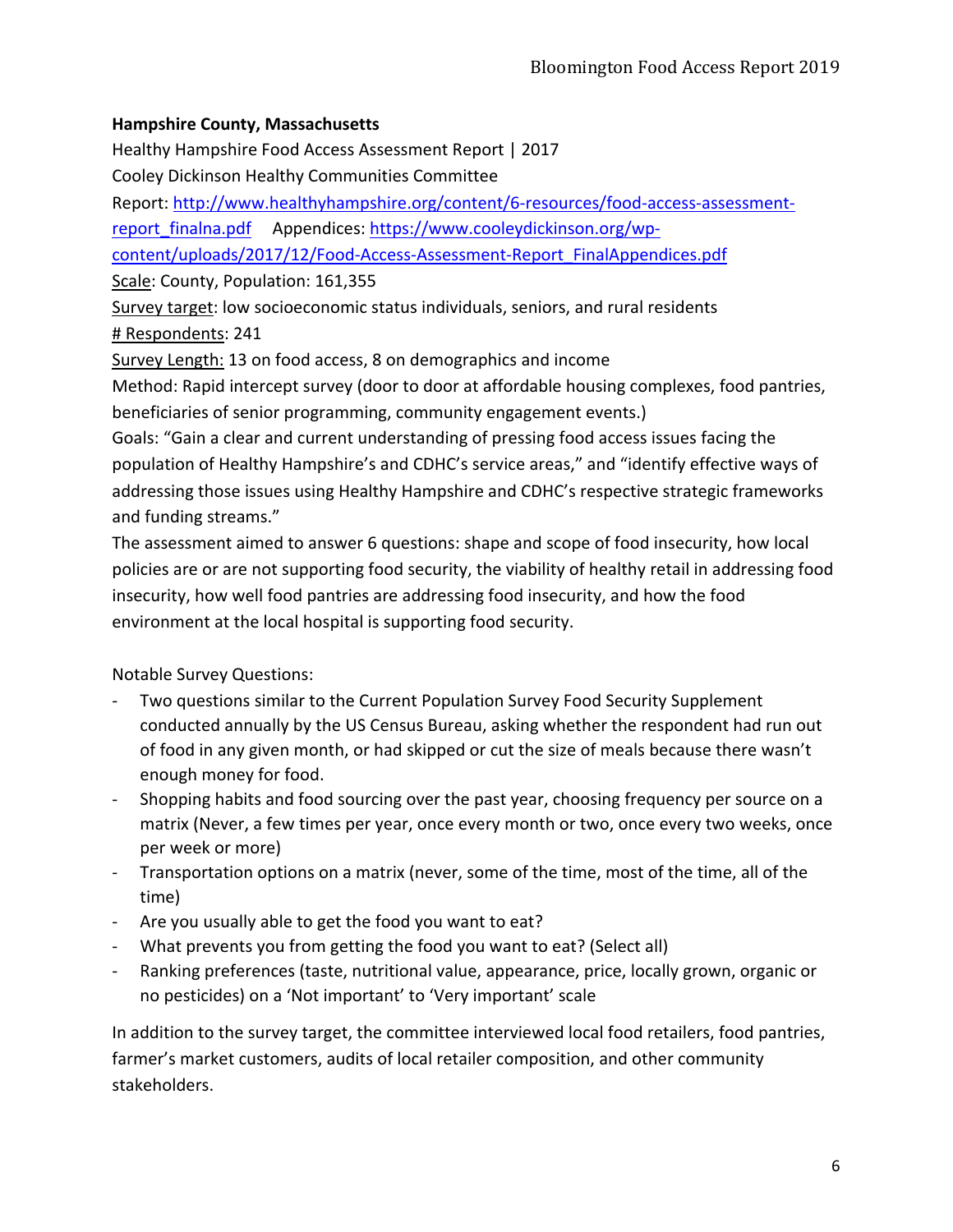## **North Quabbin, Massachusetts**

Food Access Survey: Rural Food Access in the North Quabbin | 2014 North Quabbin Community Coalition, Kirby Lecy Survey: http://www.nqcc.org/pdfs/food\_access\_survey\_web.pdf Scale: Regional/Rural/Urban, Survey target: low income individuals and families # Respondents: 347 responses with usable data Survey Length: 32 questions, 23 food related, 9 demographic and income Method: Distributed through partners of the Coalition, partnering with volunteer groups.

Notable Survey Questions:

- Age
- How often shop (1, 2, 3 times per week, every other week)
- How do you acquire the majority of the food you make at home? How often do you acquire the food at this location? Why do you buy most of your food there?
- How far do you travel to acquire your main source of food?
- If you travel more than X miles to access your main food source, please indicate why.
- How much of your food that you make at home comes from the following? (all, most, some, none, other)
- How often do you eat food made at each of the following places: fast food, school, sit down restaurant, convenience store, church or community meal, other (Never, less than once a week, 1-2 times per week, 3-4)
- Rate general health
- Fruits and vegetables eat/serve most often (Select all that apply)
- Are your vegetables and fruits fresh, canned or frozen? (Matrix: always frozen, mostly frozen, always canned, mostly canned, always fresh, mostly fresh) How often do you eat these?
- What types of proteins do you eat? (Select all). How often do you eat proteins? Dairy products?
- Other food products
- Which of the following stops you from accessing fruits and vegetables?
- Which of the following would help you eat more fruits and vegetables? (List, choose yes or no)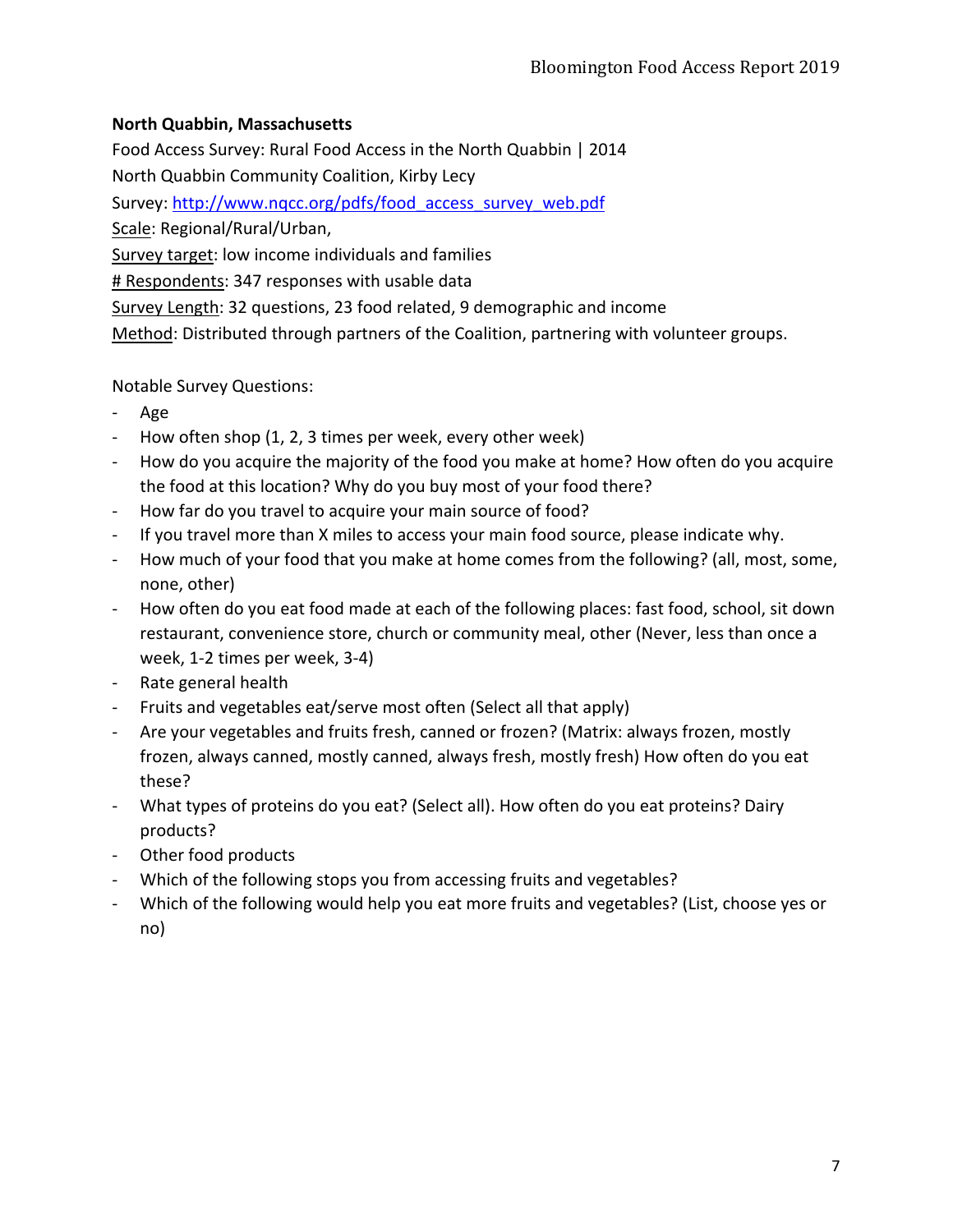## **Waltham, Massachusetts**

Waltham Healthy Food Access Survey | 2015

Waltham Healthy Food Access Coalition

Link: https://www.healthy-waltham.org/community-survey/ Survey: http://www.healthywaltham.org/wp-content/uploads/2015/06/Waltham-Healthy-Food-Access-Survey.pdf

Scale: Town, Population: 62,442

Survey target: Not specified

# Respondents: Not specified

Survey Length: 15, 11 related to food access, 4 demographic and income

Method: Not specified

Goals: "Designed to gather information from the entire community about the challenges we face in making healthy food decisions. Once we have a better picture of what the most important factors are in our unique community, we can plan action steps in policy advocacy, education, and programming to better address these issues, ultimately making the healthy choice the easy choice for all of Waltham."

Notable Survey Questions

- How often do you eat healthy snacks and meals? (0, 1-2, 3-4, 5 or more times per day)
- When you do not eat healthy snacks and meals, what is the MAIN reason/obstacle? (Mark one)
- When you do not eat healthy snacks and meals, how important are the following: cost, convenience, taste, not having the information needed, time to shop, distance to store, ease/ability to use transportation, cultural tradition. (Matrix rankings)
- How often do you eat fast food? Home-cooked meals?
- In past 12 months, how often were you not able to eat a healthy meal because your family didn't have enough money?
- In the past 12 months, were you ever hungry because there was not enough food to buy food for [yourself or family members]?
- Which of the following would make healthier food choices easier choices for you? List: another grocery store, more farmer's markets, better quality/variety of produce at the grocery store, more stores accepting SNAP/WIC vouchers, more community gardens, classes on food preparation / cooking, classes on canning / preserving food, workshop on gardening, more food distribution agencies
- How important do you think it is to eat healthy snacks and meals?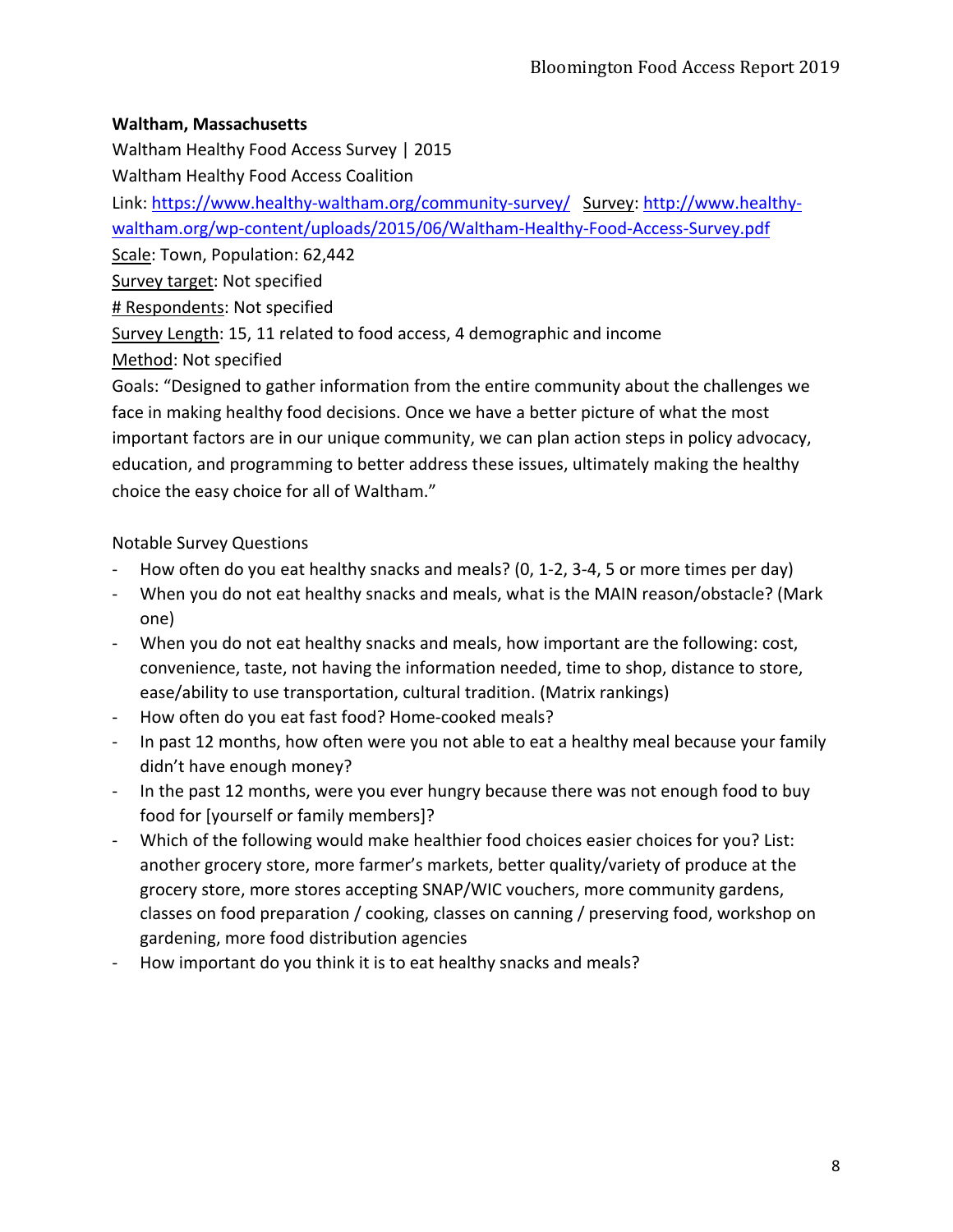## **Missoula County, Montana**

Food Access and Affordability Survey | 2016

Missoula Food Security Initiative

Survey: http://www.missoulafoodbank.org/wp-content/uploads/2016/05/Food-AA-Survey-Summary.pdf

Scale: County, Population: 117,441

Survey target: low- and moderate-income individuals and families

# Respondents: 361

Survey Length: about 11 questions, 7 related to food access, 4 on demographics and income Method: Data collected at foodbank, aging services, WIC, women service, low-income housing community, community garden non-profit

Notable Survey Questions:

- Matrix questions (all of the time, most of the time, some of the time, occasionally, never)
	- o Where do you get your food?
	- o How do you usually travel to get your food?
	- o Which of the following make it challenging for you to get and eat fruit, vegetables, and lean proteins? (low wages, prices, unemployment, etc.)
- If a recommended serving size equals one medium apple, ¼ cup dried fruit, or one cup leafy greens, how many servings of total do you eat on a daily basis?
- How often does cost stop you from buying fruits, vegetables, and lean proteins? (matrix)
- What would make it easier for you to consume more fruits, vegetables and lean proteins? (Select from list)
- How often does cost stop you from buying fruits, vegetables and lean proteins?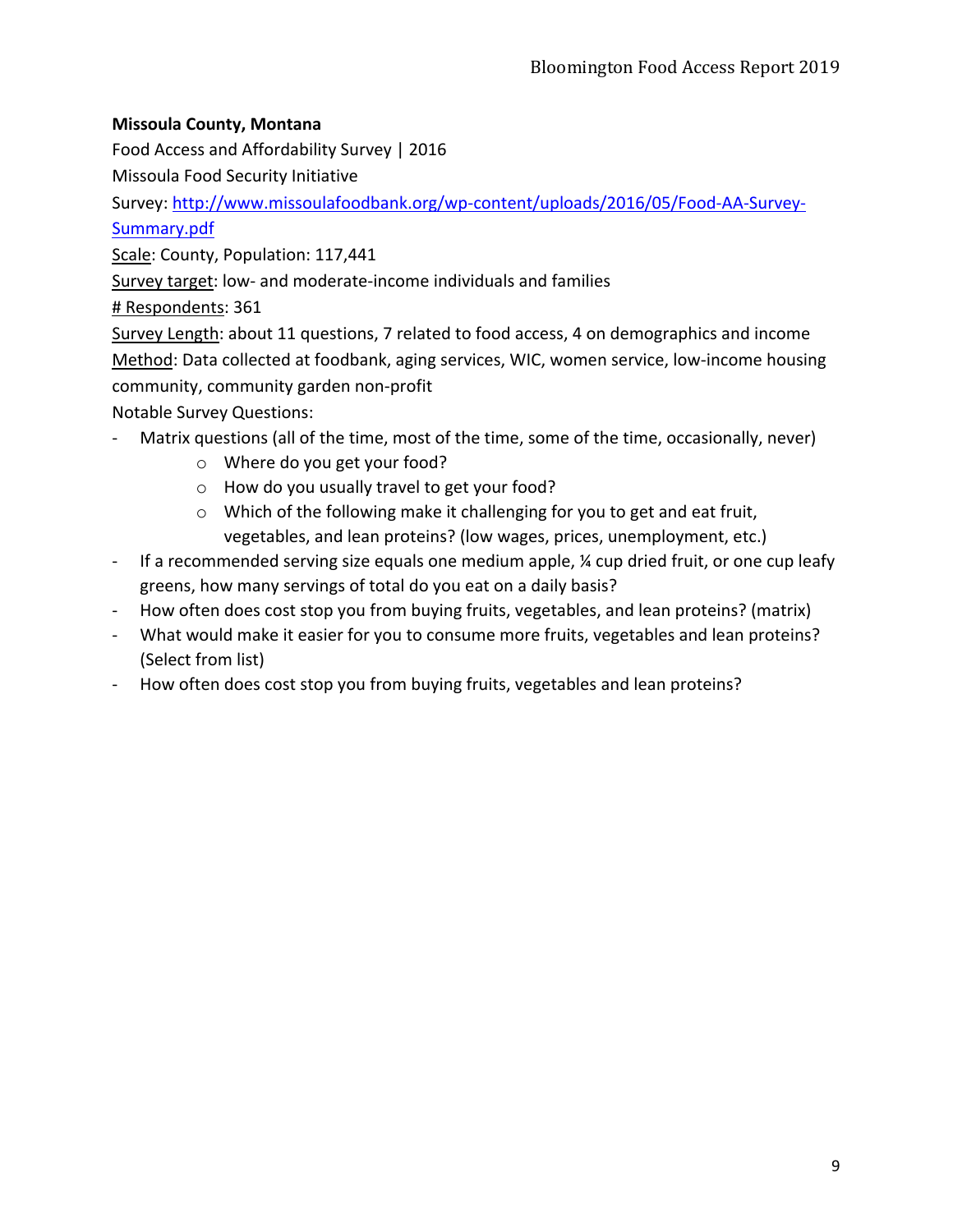## **La Crosse, Wisconsin**

Perceived Barriers to Accessing Adequate Nutrition Among Food Insecure Households Within a Food Desert | 2014

Casey Tolzman, MPH; Brenda Rooney, PhD; R. Daniel Duquette, PhD; Keely Rees, PhD; University of Wisconsin – La Crosse

Article: https://pdfs.semanticscholar.org/9b7c/fcdc263ce00250db9698ab18d5f5948bfacd.pdf

Scale: Food Desert identified within the city, Population: 51,834

Survey target: families within the identified food desert geographic area

# Respondents: 575 out of 2,086 eligible households

Survey Length: 16; 9 food or health related, 7 demographics

Method: The food desert covered about 5 census blocks. The researchers worked with the city's planning department to obtain the address list within this area. Surveys were sent to all residential addresses.

Purpose: "The purpose of this study was to determine the prevalence and potential predictors of severe food insecurity in this area."

Notable Survey Questions:

- The display of the survey results makes it a little unclear what the original wording of the survey questions were. It appears that for many, the researchers used matrix tables (For example: always, sometimes, occasionally, never) for identifying the following barriers to accessing food:
	- o Don't have a way to get to the store
	- o Cost of healthy food
	- o Kinds of food wanted are not available
	- o Don't have access to a store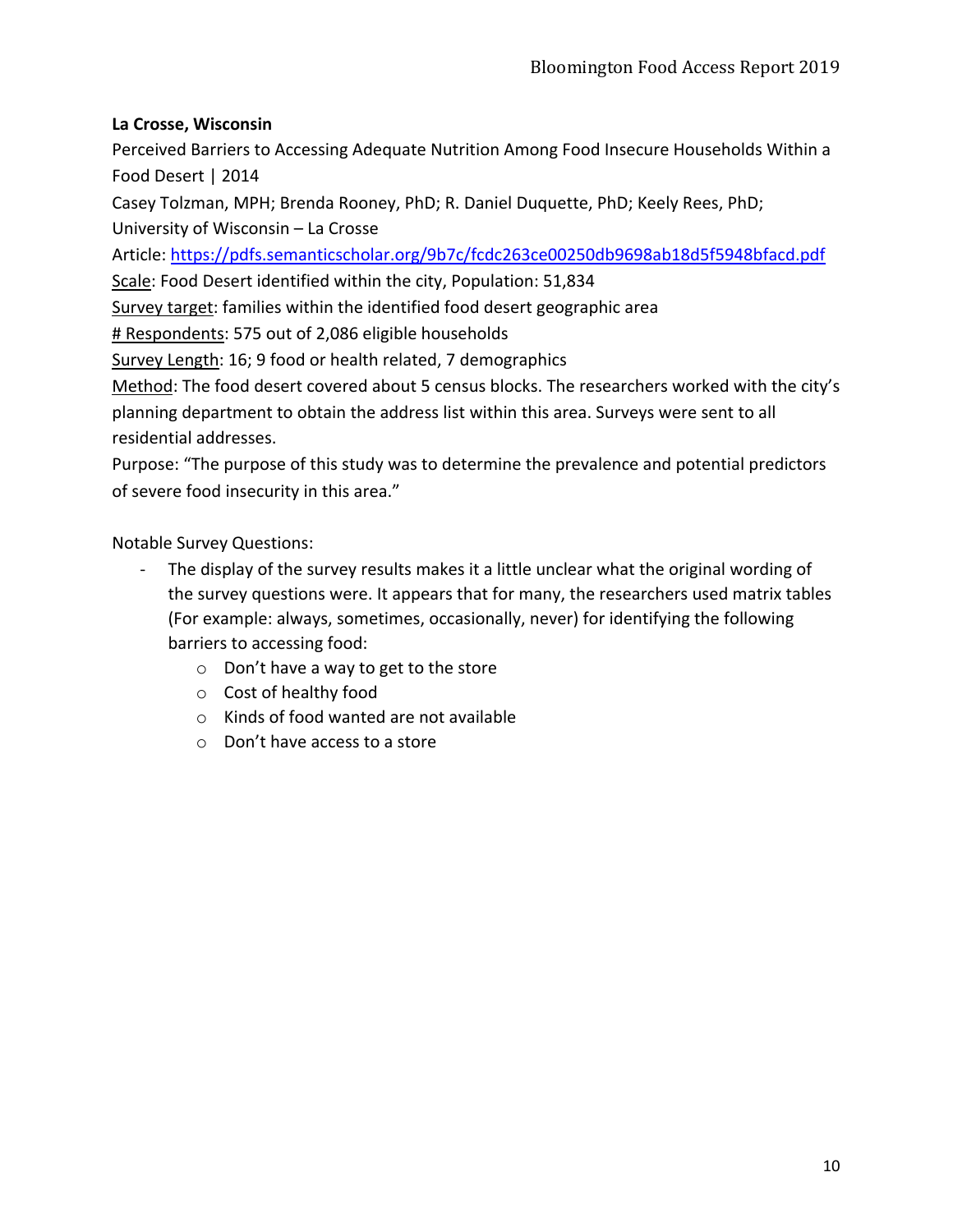## APPENDIX C. Food Access Focus Group Responses

Aggregate responses from focus group sessions conducted with residents of the Broadview and Crestmont neighborhoods, clients from Mother Hubbard's Cupboard, and Latinx community members. Lines marked with asterisks (\*) appeared in multiple focus groups.

#### **Engagement Questions**

#### • **What are the common types of food you eat at home?**

| Arepas           | Chicken*              | Lots of greens    | Rice*                 |
|------------------|-----------------------|-------------------|-----------------------|
| Bacon            | Chili                 | Macaroni          | Salads*               |
| Beans*           | Cookies               | Mashed potatoes   | Sandwich              |
| Beef - Fischer   | $Eggs*$               | Meal delivery     | Shepherd's pie        |
| Farms/Local      | Fruit - Fresh         | Meat              | Soda                  |
| Blue apron, home | Grains                | $Milk^*$          | Spaghetti             |
| chef             | Greens                | Pasta*            | Sugar free food       |
| Boiled eggs      | Grilled cheese*       | Peanut Butter and | Tortilla pizzas -     |
| <b>Bread</b>     | <b>Ham</b>            | Jelly Sandwiches  | Tortilla with         |
| <b>Broccoli</b>  | <b>Hamburgers</b>     | Potato chips      | spinach, mozzarella   |
| Cereal           | Hot dogs              | Potatoes          | Vegetables - fresh    |
| Chicken - Fried  | Hot pockets           | Protein bars      | Vegetables - seasonal |
| Chicken-Deli     | Instant protein shake | Ravioli - Canned  | Vegetables*           |

- I stay away from carbs because I'm diabetic
- Pasta is versatile I can boil it ahead of time, turn into salad or heat up and eat during the week
- Ready-prepared meals
- Simple, not processed
- I'm vegetarian, eat fresh prepared foods, lots of fruits, vegetables
- I would like to see fresh local seafood
- Bread is easy, cheap
- Easy to prepare, microwave
- I have no teeth, eat mostly mashed potatoes, soft foods, vegetables, fruits. It's hard to have a good solid [nutritionally balanced] meal.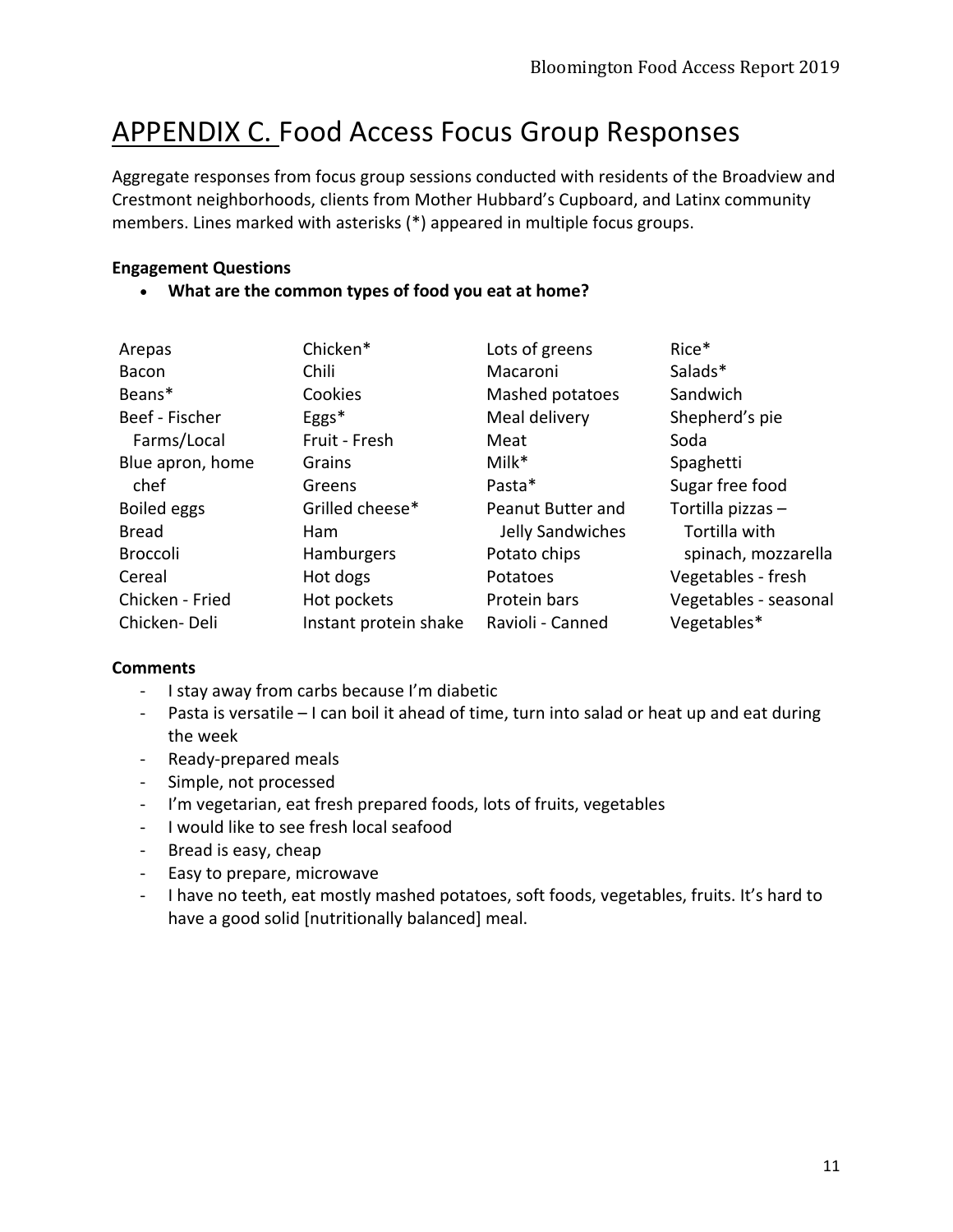### • **What are your family's favorite foods?**

| Arepas               | Chicken            | Lasagna        | Salads              |
|----------------------|--------------------|----------------|---------------------|
| Asado negro (Roasted | Chicken - fried    | Lunch meat     | Sancocho (stew with |
| beef)                | <b>Chili</b>       | Meatballs      | chicken or beef)    |
| Avocado              | Chinese            | Meatloaf*      | Sausage             |
| Bacon sandwich       | Cookies            | Mexican Food   | Seafood, fish       |
| Baked beans -        | Corn on the cob    | Pastries       | Soul food           |
| homemade             | Eggs               | <b>Pie</b>     | Soup - homemade     |
| Cajun                | Ensalada en pollo  | Pizza*         | <b>Steak</b>        |
| Cake                 | (Chicken salad)    | Pollo guisado  | Tacos               |
| Candies              | Fajitas-vegetarian | (Chicken stew) | <b>Tamales</b>      |
| Carne Asada (grilled | Fresh foods        | Pork chops     | Thai                |
| beef)                | Fruit              | Potato*        | Tuna helper         |
| Casserole            | Ice cream          | <b>Ribs</b>    | Watermelon          |
| Cereal               | Italian            | Rice and beans |                     |

#### • **What foods sources are most accessible to you?**

#### Aldi\*

Area 10 dinners, meal delivery BHA Resident Council food pantry Bloomingfoods Blue apron/Home Chef Bread of Life in Lynnville, IN Community Kitchen Express\* Community Kitchen Van Community Kitchen\*\* Crestmont Food Pantry on Thursdays Crisis Pregnancy for baby food and children Farmer's market\* Fast food First United Methodist Church\*\* Food Bank Fresh Thyme\* Community Garden sponsored by city – Willie Streeter, Banneker, Butler garden Garden in yard\* -animals, vegetables Gas stations/convenience stores\*\*

International Development Organization (iDO) home delivery, mobile foodbank, groceries and pastries at the Islamic Center Kroger\*\*\* Lucky's\* Monroe County Schools\* - breakfast, lunch summer program: Fairview and Templeton Monroe County Schools\*\* Monroe County United Ministries\*\* Mother Hubbard's Cupboard\*\* Perry Township Trustee's Office\* Restaurants Salvation Army Sam's Club\* Second Baptist Church\* Shalom Center\* Tabatha's Storehouse Target Trinity – Ellettsville [Pantry 279] Walmart - pickup service Walmart**\***

- Sam's Club, but it is hard to access- can't buy in bulk because don't have storage
- Gas stations 7/11, Our Way (Exxon) near Crestmont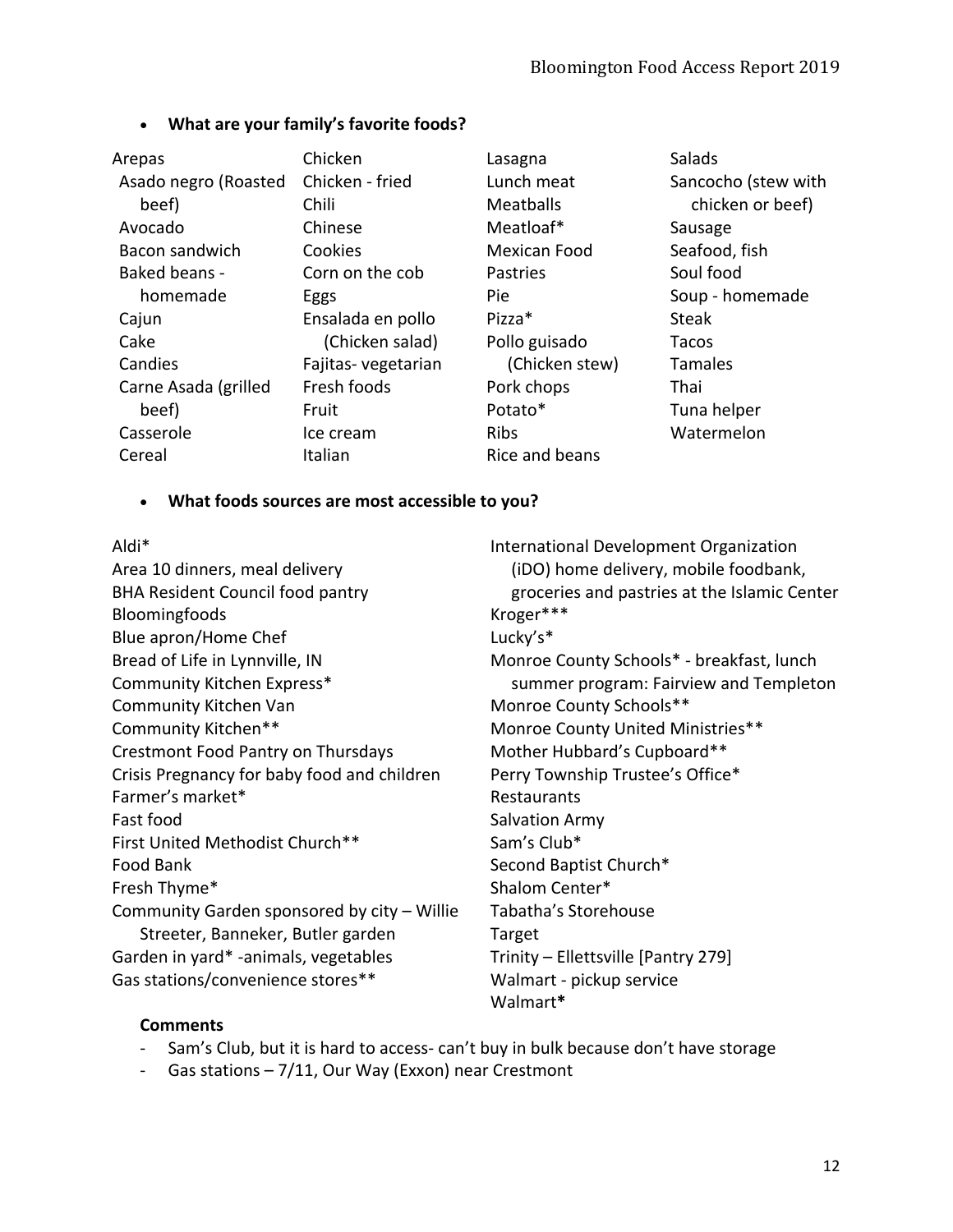## **Exploration Questions**

• **What foods are most accessible at those sources?**

| <b>Beans</b> | Ginger                 | Pasta               |
|--------------|------------------------|---------------------|
| Bread***     | Greens*                | Pecan pie           |
| Candy/sweets | Harina pan (flour made | Pizza               |
| Cereal       | from maize)            | Popcorn             |
| Cheese       | Herbal teas            | Pork/Meats - Canned |
| Chips        | Herbs - fresh          | Potatoes            |
| Condiments   | Hotdogs*               | Rice                |
| Dairy        | Leftover foods from    | Sandwiches          |
| Deli         | restaurants            | Seasonal            |
| Frozen Foods | Meal-shares            | Tomatoes            |
| Fruit*       | Meat                   | Vegetables - Canned |
| Fruits-fresh | <b>Nuts</b>            | Vegetables*         |
| Garlic       | Onions                 | <b>Vitamins</b>     |

- Cat/Dog food it's not always obvious but some food pantries have it if you ask for it.
- Most of what we need is available at the grocery stores here, but it's not very specialized to our traditional recipes.
- High priced junk food at gas stations and convenience stores. Ready-to-eat sandwiches, hot dogs, pizza, and other foods. Basic items like condiments, candy and snack foods.
- The Trustee's office grows tomatoes, green beans, green peppers. The bus goes near there.
- Some people can't take bus to Kroger.
- Sometimes the produce at the food pantries is extremely close to spoilage, not always edible.
- 'Funny food' food that is out of the ordinary from the usual food we eat. Green/spinach tortillas, chips made from quinoa.
- Meats and vegetables at Kroger if I have money, otherwise meat once a week at MHC.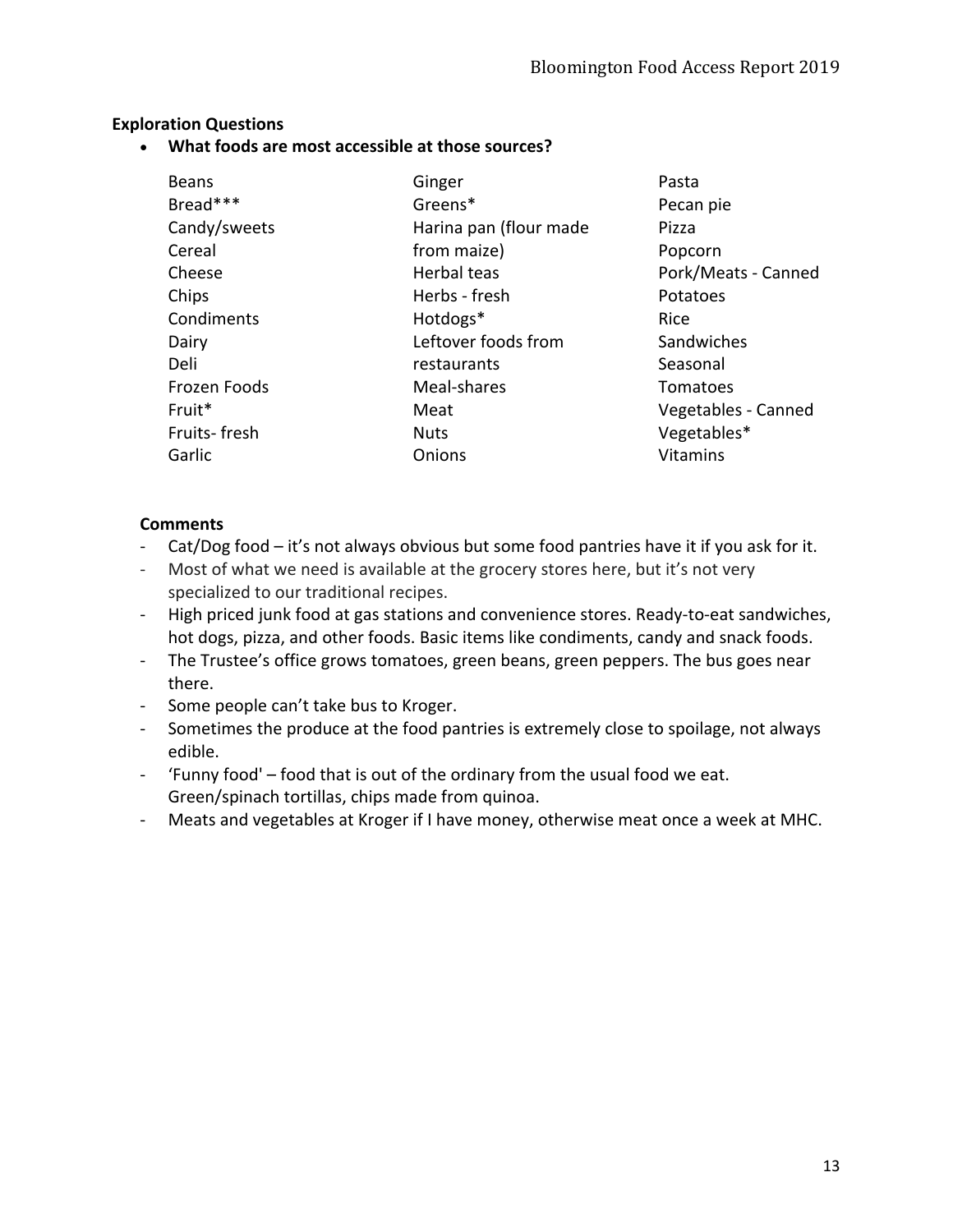## • **What foods are least accessible to you?**

| Aji dulce (sweet     | Chips, cereal at MHC      | Onions                   |
|----------------------|---------------------------|--------------------------|
| pepper found in      | Condiments                | Peppers                  |
| Latin America and    | Cooking oil               | Pineapple                |
| Caribbean)           | Eggs                      | Protein                  |
| <b>Bananas</b>       | Flour                     | Soft shell crab, seafood |
| <b>Beans</b>         | Fresh vegetables          | Soul food                |
| Bread - whole grain, | Gluten free               | <b>Spices</b>            |
| seedy                | Ice cream,                | Sugar                    |
| Cake mixes           | Meat***                   | Sushi bar is expensive   |
| Celery varieties     | Milk                      | Sweets                   |
| Cheese, dairy items  | Non-dairy $-$ allergic to | Tomatillo                |
| Chicha (beverage     | milk: soymilk             | Tomatoes                 |
| made from grains,    | Non-GMO Organic           | Yellow watermelon        |
| maize or fruit)      | foods expensive           |                          |

- Diabetic foods are expensive at grocery stores, for example: Kodiak pancakes, sugar free ice cream, diabetic shakes, whole grain pasta.
- Diabetic foods are often compensating with low sugar, high salt. It is rare to find low sugar AND low salt.
- If you have allergies or sensitivities, the options at food pantries can be limiting.
- Food pantries are limited. Generally, there are not many spices or condiments, and limited meats. There are a lot of canned goods, foods with high carbohydrates, bread.
- Condiments and spices can be expensive; would rather sources like food pantries have foods rather than flavors.
- Sam's Club is hard to access by bus. You can't buy in bulk because of transportation, and bulk storage is difficult.
- Milk and meat are sometimes only available once a week at the food pantry.
- Heirloom tomatoes not at standard grocery stores can find at Lucky's Market, Fresh Thyme, but not in the winter.
- Fresh produce and fruits cost prohibitive especially in winter.
- The potato cultivars most common in the US are different from those in Latin America. 'Papas criollas' are not in Bloomington.
- For many products, such as harina pan, guayaba, maracuya, lulo (fruit), chirimoya, guanabana, people travel to Indianapolis to visit Saraga International Grocery. These can't be found in Bloomington.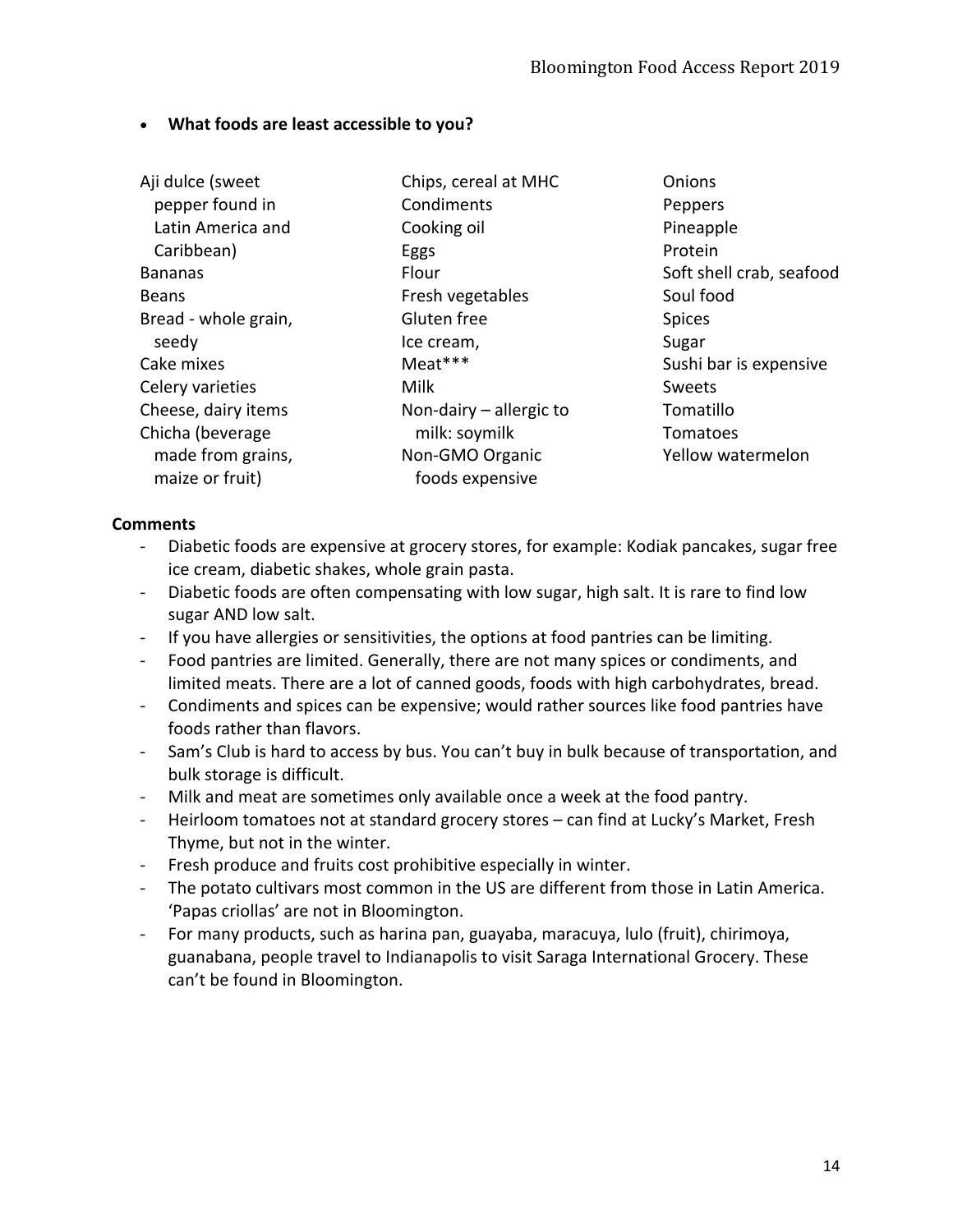## • **What helps you access food?**

| $211 - information$                       | Grocery pickup                                 |
|-------------------------------------------|------------------------------------------------|
| Area 10, meals on Wheels, delivers once a | Half price bus pass for people with disability |
| month                                     | Having a cell phone for coupons                |
| Assistance from Friends, neighbors shop   | Having information about discounts available   |
| together                                  | Having the right information about assistance  |
| Backpacks from the School program         | and discounts                                  |
| Being able to afford delivery service     | Language                                       |
| Being healthy, able-bodied                | <b>MCUM</b>                                    |
| Benefits** Social Security, disability    | Mobility assistance                            |
| Bus passes* at the local non-profits      | Money*                                         |
| Bus stops near food sources               | Mother Hubbard's cupboard                      |
| Bus**                                     | People who speak it and signs                  |
| Car***                                    | Senior discount at restaurants, grocery stores |
| Carpooling* with neighbors, friends       | Shopping cart*                                 |
| Community Kitchen                         | <b>SNAP</b>                                    |
| Employee discount                         | Taxi, uber                                     |
| <b>Food Stamps</b>                        | Time                                           |
| Friends*                                  | Veterans discounts                             |
| Full-time job                             | <b>WIC</b>                                     |
| Good employment and wages                 |                                                |
|                                           |                                                |

- Bus passes run out quickly, not always guaranteed that they will be available. You can generally get them at St Vincent's DePaul, United Ministries, BHA (Leon, Kelly), Shalom Center
- Pulley shopping carts really help to transport heavy groceries on the bus and when walking
- Krogers are REALLY easy to get to by bus- College Mall, Seminary Square, South Kroger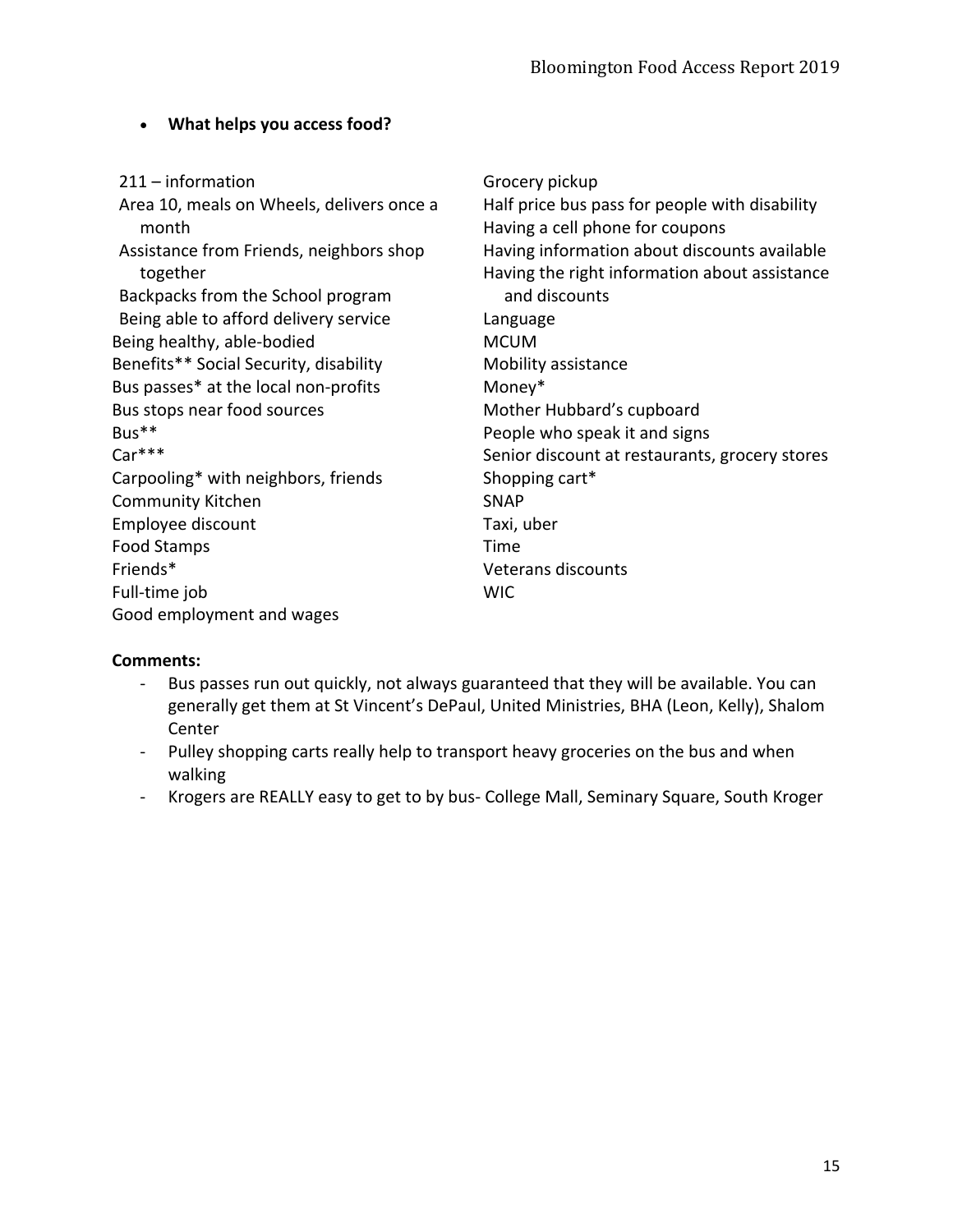## • **What are the major difficulties or challenges that you experience to accessing food?**

| Coordinating care for kids, animals<br>Limited storage- if have extra freezer costs<br>extra | Getting from bus stop to grocery or assistance<br>entrance<br><b>Health restrictions</b> |
|----------------------------------------------------------------------------------------------|------------------------------------------------------------------------------------------|
| Allergies                                                                                    | Income qualifying for assistance                                                         |
| Bag limits on the bus                                                                        | Lack of information                                                                      |
| Bus delays, multiple buses                                                                   | Limit on food                                                                            |
| Buying what you need                                                                         | Pantries run out of food near end of day                                                 |
| Can only go once a week to visit some of them                                                | Misperception of what I need/want                                                        |
| Case workers telling me what to buy                                                          | Mobility/Disability, can't lift more than 10                                             |
| Chips, ice cream cookies - treats                                                            | pounds because of back                                                                   |
| Comm Kitchen has a lot of carbohydrates                                                      | Not being fluent in English                                                              |
| Cost of a freezer or additional freezer is                                                   | Not having a car                                                                         |
| expensive                                                                                    | Not having a home                                                                        |
| Cost of food                                                                                 | Not having cooking facilities at home                                                    |
| Cost of food is high                                                                         | Not knowing, lack of information                                                         |
| Cost of food tied with gas, especially meat,                                                 | Physical health                                                                          |
| milk, corn                                                                                   | Schedule of foodbanks and other sources                                                  |
| Cost of utilities - CAP office money runs out                                                | SNAP office far away                                                                     |
| Disrespectful commentary from staff at                                                       | Storage                                                                                  |
| grocery, feel unwelcome                                                                      | Taking time off work to reach food pantries                                              |
| Finances                                                                                     | Transportation                                                                           |
| Food safety                                                                                  | Transporting things is hard when you're alone,                                           |
| Food allergies                                                                               | things are very heavy                                                                    |

- Language is a barrier; it can be difficult to navigate the store to find items.
- A car is a necessity, not a luxury for getting food
- Public transport is infrequent and can be very slow, especially when summer construction is happening. One delay can make people too late for the next transfer.
- Hunger [this was discussed in terms of needing food immediately, going without food for a long time and not having the energy to travel to a foodbank or communal meal to get food to eat.]
- Using B-Line, being seen in public, safety, walking between drug dealers and wealthy, feeling unwelcome in public spaces
- If I didn't have a freezer, or storage space, couldn't go to Sam's club and stock up
- Can't get from where the bus drops off to Walmart entrance, forget about carrying anything.
- I buy foods to supplement the other food that I get at meals and pantries, it can be hard to anticipate and balance the macro and micro nutrients that we need.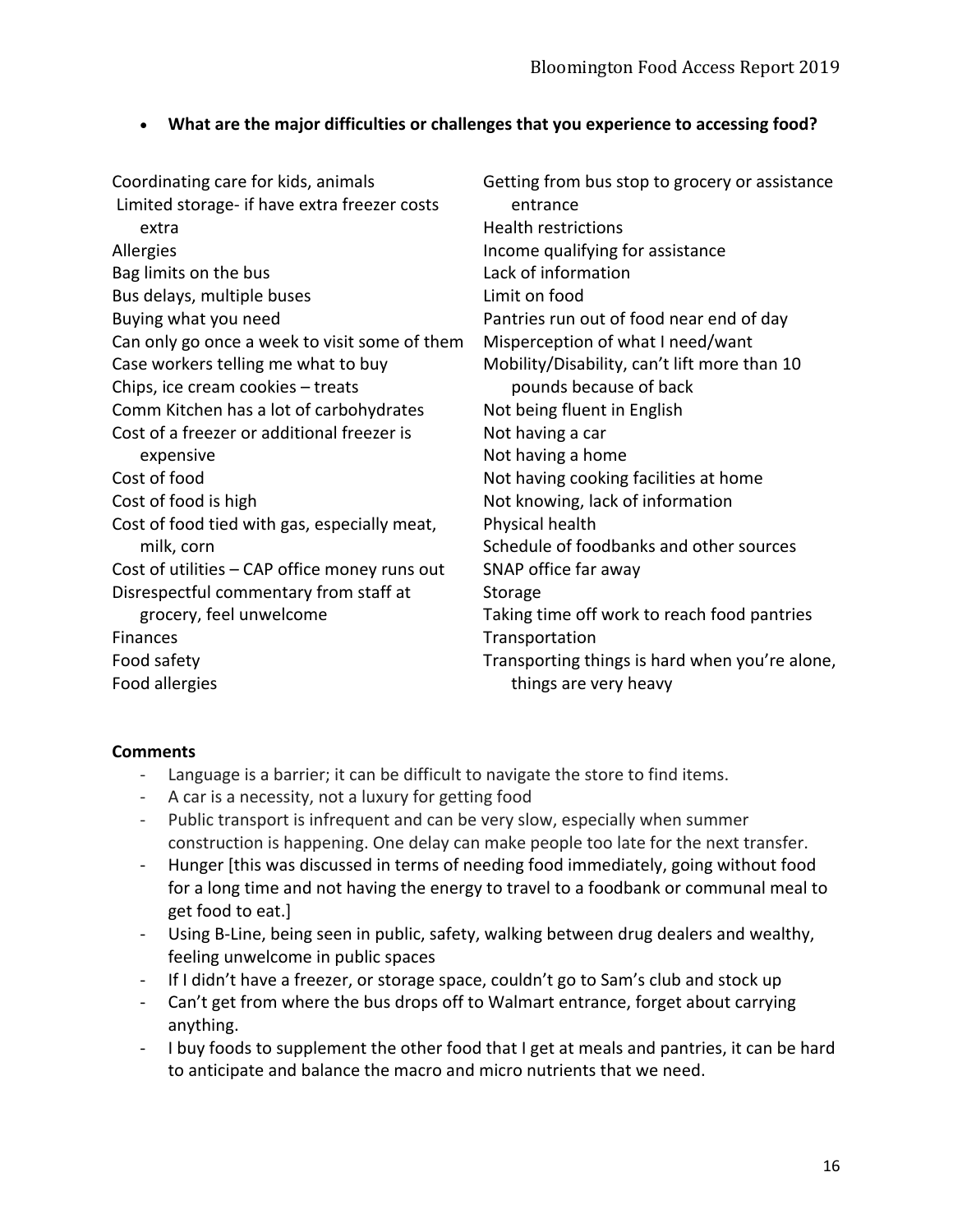- Fresh food that you get from the assistance programs spoils quickly, especially if you can't store it right.
- If you work between 8 and 5 you have to take time off work to go to these places.
- Food pantries are not open long enough. At MHC, for example- open till 6p but food truck arrives around 2p. By 4pm or 5pm not as much food is left.
- Food safety is a challenge. It is difficult to transport cold or frozen items from the grocery store and pantries and keep them cold. Sometimes the food at the pantries is expired, have had frozen seafood and meats turn out to be spoiled once they get thawed.
- Some pantries and assistance organizations do income qualifying. You have to fill out paperwork and counseling is required, which is not always helpful or productive.
- SNAP is not enough sometimes, Only \$10-\$15 per month for food stamps.
- Bag limit some pantries default to a ratio per household, but may give additional food if asked.
- "Area 10 is the only assistance I know about"
- City Bus limits baggage to 2 bags. Most drivers are lenient if a rider can move them quickly or carry them in one trip
- **How might these difficulties be addressed by the City or community?**
- Ability to take store carts home
- Access to food stamps office is currently a far walk for some
- Area 10 offer more diabetic-friendly meals
- Area 10 transport make public transport free or Help with transportation
- Better awareness of 211
- Bilingual signage in grocery stores at certain points in the grocery store, especially for working class Latinos who might speak and read English
- Bloomington needs to grow with Transit in mind
- Bus stops closer to food sources- stress on accessibility
- Chicken rental programs Colorado
- Choose food you can eat at the food pantry or kitchens, fewer restrictions
- City: work with city transit to designate ad space to put in buses, put information at places where people congregate
- City could partner with Uber
- Community education: Currently have poor communication on how to deal with needs, aggression of the community, and when it's really appropriate to report or approach someone.
- Community garden planning can be onerous, especially taking care of the location, costs, planning. Who going to take care of it, is school going to take care of it, long term logistics?
- Connections to services
- Cooking facilities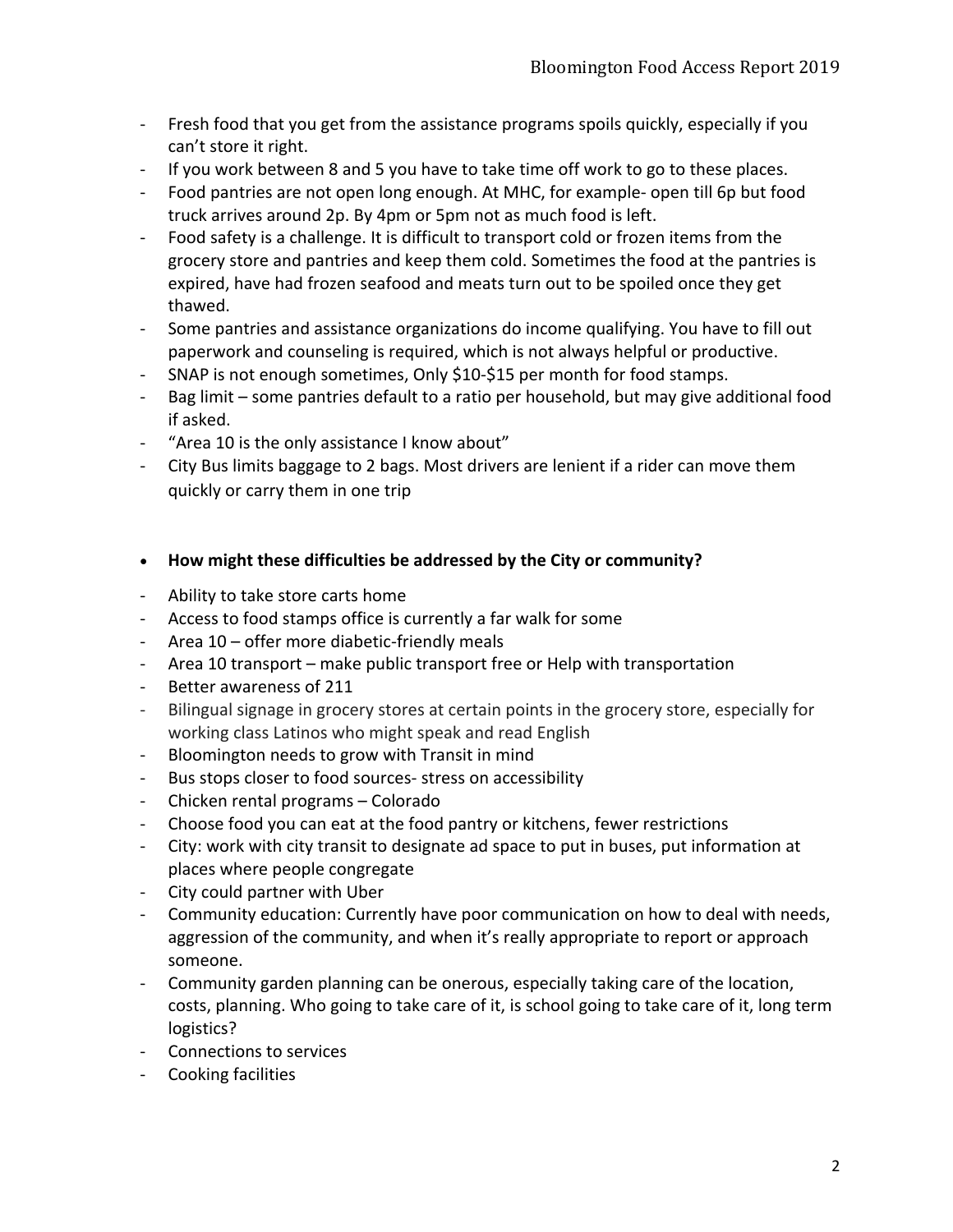- Coordinating bus delays: Construction makes bus travel slow and frustrating, miss your transfers
- Don't discriminate price of organic food and non-organic foods, there's a perception that organic necessarily means more expensive and this is not always the case.
- Ensuring Community Kitchen has more consistent foods: Guarantee 25 grams of protein in each meal, provide information about food make up, especially macro nutrients. Not everyone can eat the vegetables. Stop vegetarian nights. Be aware of diabetic issues and allergens.
- Free little food pantries neighborhood boxes- like the free little libraries
- Give out insulated bags to keep food cold or hot.
- Help people with cooking- come up with ways to recognize: Library as a resource, education, resources, assistance.
- Help transporting and carrying food
- Hoosier Hills and Community Kitchen doing a good job, but not always aware of some sensitivities like allergies, health restrictions
- Increase police, security presence on B-line trail, police on bikes
- Keep bus routes updated, manpower when need to back up [Bloomington Transit has a policy that buses cannot back up without a guide, sometimes it takes a long time for another worker to arrive to help guide the bus.]
- Knowing the cost of my utilities so I can budget better
- Lower prices for meats
- Lower the costs of the City garden plots
- Make bus passes work for Access/Rural Transit, esp. disability
- More frequent routes near places that have assistance: The one near MHC, for example, runs only once an hour.
- More/Better information on bus routes at bus stops and at the bus station: Print it out, don't just have it online. Need better ways to give feedback on route changes, keep riders aware of how to comment.
- More/better routes bus transportation/Access routes: Currently charge a dollar when crossing county lines in addition to \$1 for one-way trips. Need different routes, more buses on Southside
- Move bus stops closer to bus stamp office
- Post office does the donation grocery bags once a year: maybe the City could do something like this once a month, to distribute, share what are not using
- Public park facilities in Oregon have timed electric stoves
- Recognize that eating rice and beans all the time gets tiresome.
- Resources for Spanish-speakers and in languages other than English.
- Shopping shuttle
- Spreading out community gardens smaller gardens in more places
- Teach people how to garden, grow their own food
- Train bus drivers to be more sensitive.
- Work with the churches to reach the Spanish-speaking community. If the resource doesn't directly reach someone at the church, someone there may have a connection to them.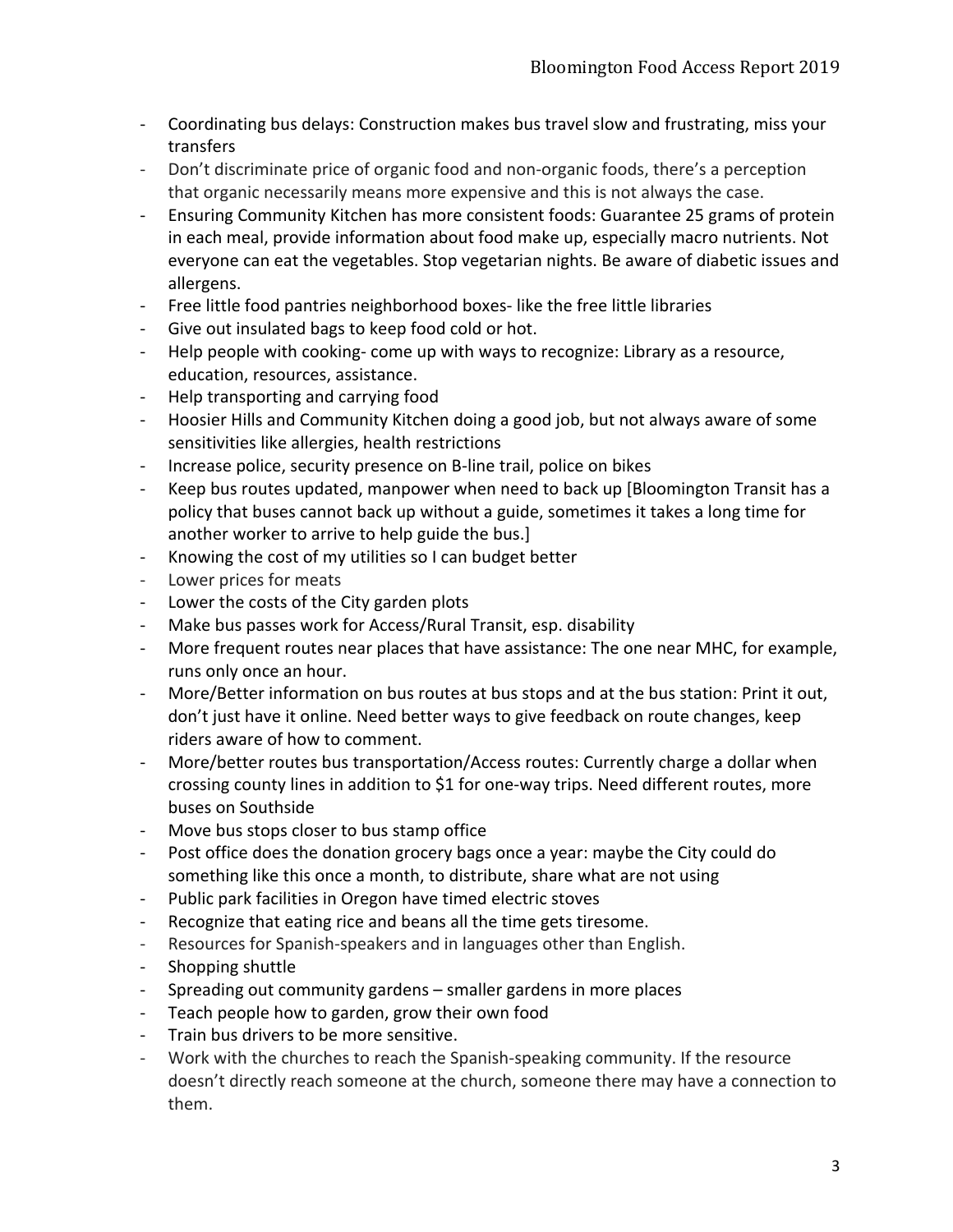- **How might the City know when everyone in Bloomington has access to food?**
- A census or registry
- An Anonymous system for getting help
- Are grocery stores thriving or are they closing?
- Are they able to be supported by the community?
- Ask: Needs to be welcoming, friendly, respectful
- Collaborate with other organizations
- Food waste is lower
- Health of children in school, monitor children, school programs
- It's not just having *food* food; I want people to have access to HEALTHY food
- Lower Crime rates
- Maybe People don't want someone to know they have no access to food, afraid of being seen as taking too much advantage, ashamed of not being able to afford
- Medical data, health information, maybe look at hospital, general health, weight loss or gain, but can be hard to tell
- No more people on the corner, asking for assistance, but this may not be the best indicator
- Number of people using food pantries
- Number of people who need financial and local benefits
- People/Neighbors are eating
- Psychiatric calls would fall
- School system assistance: Unpaid balances, lunch programs
- See neighbors taking groceries home, on the bus
- Take a census focus groups, surveys
- When food pantry is not running out of food
- When no one is complaining
- Work with organizations in the community- religious and other to track use of services

#### **Exit Question**

#### • **Is there anything else you would like to say about food access in Bloomington?**

"For a community with lots of sources of food, it's hard to get to eat"

All community programs are doing great- MCUM, First United Methodist. A lot of times without

them, family would not have been eating.

Broadview has a lot of resources in the Spanish language

Buses - Sundays don't run, one more limit for people who work multiple jobs

Concern about funding cuts, not only for Meals on Wheels but for other programs

Despite some needs for improvements, MHC is doing GREAT – classes, resources, free starter tomato plants, food pantries

Do restaurants work with the city, community? For example: Leftovers from schools,

restaurants go to Hoosier Hills, pack in family and individual servings.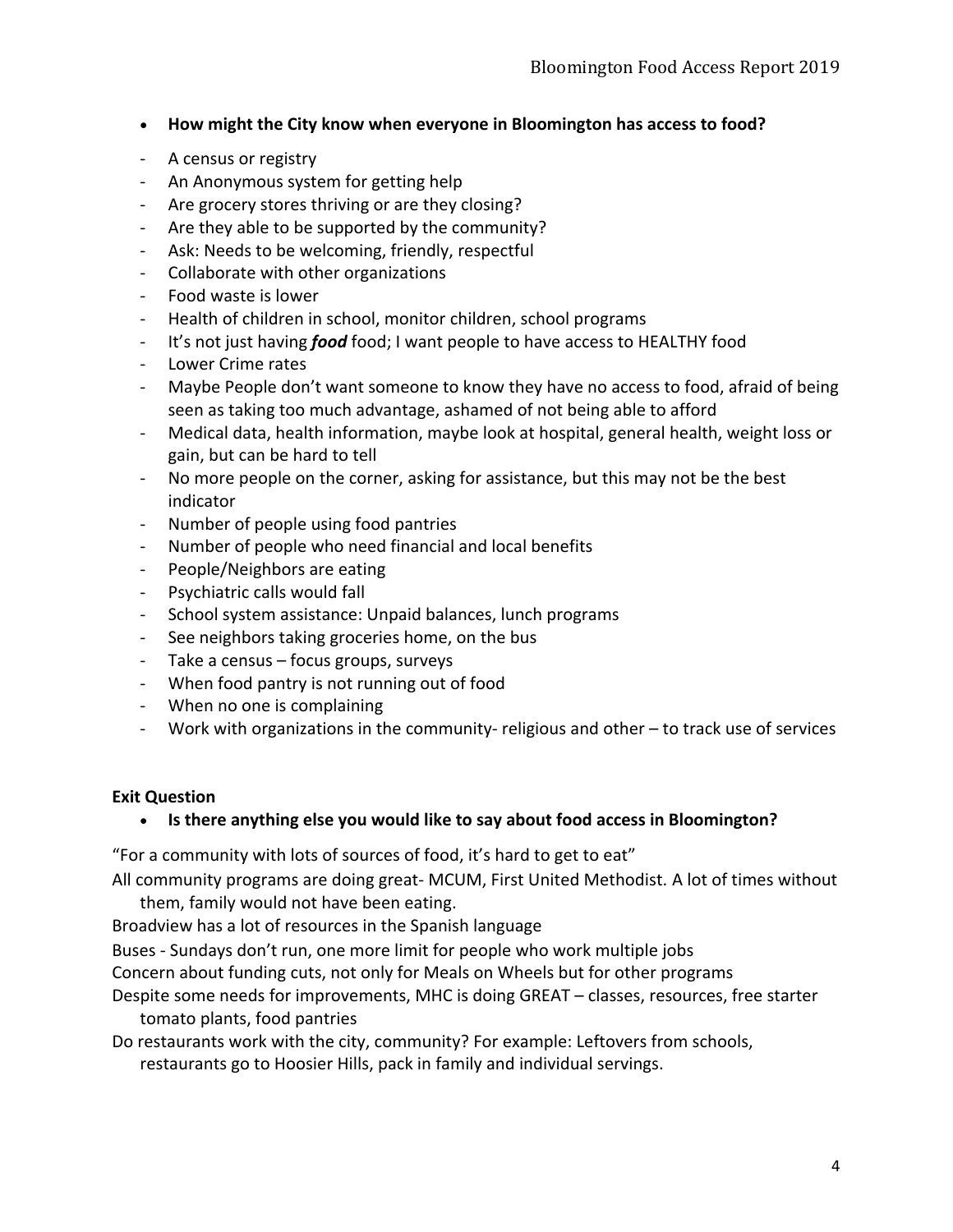Food Stamp eligibility is a barrier for those whose income would otherwise qualify: Felony misdemeanors, drug related conviction restrictions, Time period, Work requirements – 20 hours a month/week

Freeze before expiration, label date of freezing

Improve sources of information: Publicity- brochures, how to register for help

- It would be helpful to have a list of translated resources all in one place, churches are helpful for this, some have lots of ties with the Latino community.
- IU/IMU food waste waiver on food rules [talking about some restaurants and food service places being reluctant to donate leftover food because of fear of retribution if the food causes someone to get sick, or is mishandled after the donation]
- Kroger/Grocery stores should have to donate or be incentivized to donate/clearance sale food before it expires – city mandate

Living wage would be great

Lots of people think you can't starve in Bloomington, but the quality of the food available is very poor

Lunch in the park for children from City?

Many Latinxs in the community read the newsletter publication that the Bloomington

Community and Family Resources Department puts together.

Map of bus routes

Meals on Wheels is active, need more information on how to sign up

- Need information about food access in places that are central and easily accessed. Put the information in buses, in advertisement slots.
- New 279 Pantry in Ellettsville- people coming from 4 counties, they expected dozens of people, but have been getting hundreds of visitors.
- Northside church has a food program M-F for kids
- Prefer to cook for self
- Some areas near assistance organizations can be a source of tension, often a lot of trash, people hanging around
- Tension in neighborhood is high
- There are a lot of resources out there but there is a need for them to be more organized, easier to know and learn about.

There are no meal programs for kids on weekends, fewer programs for adults.